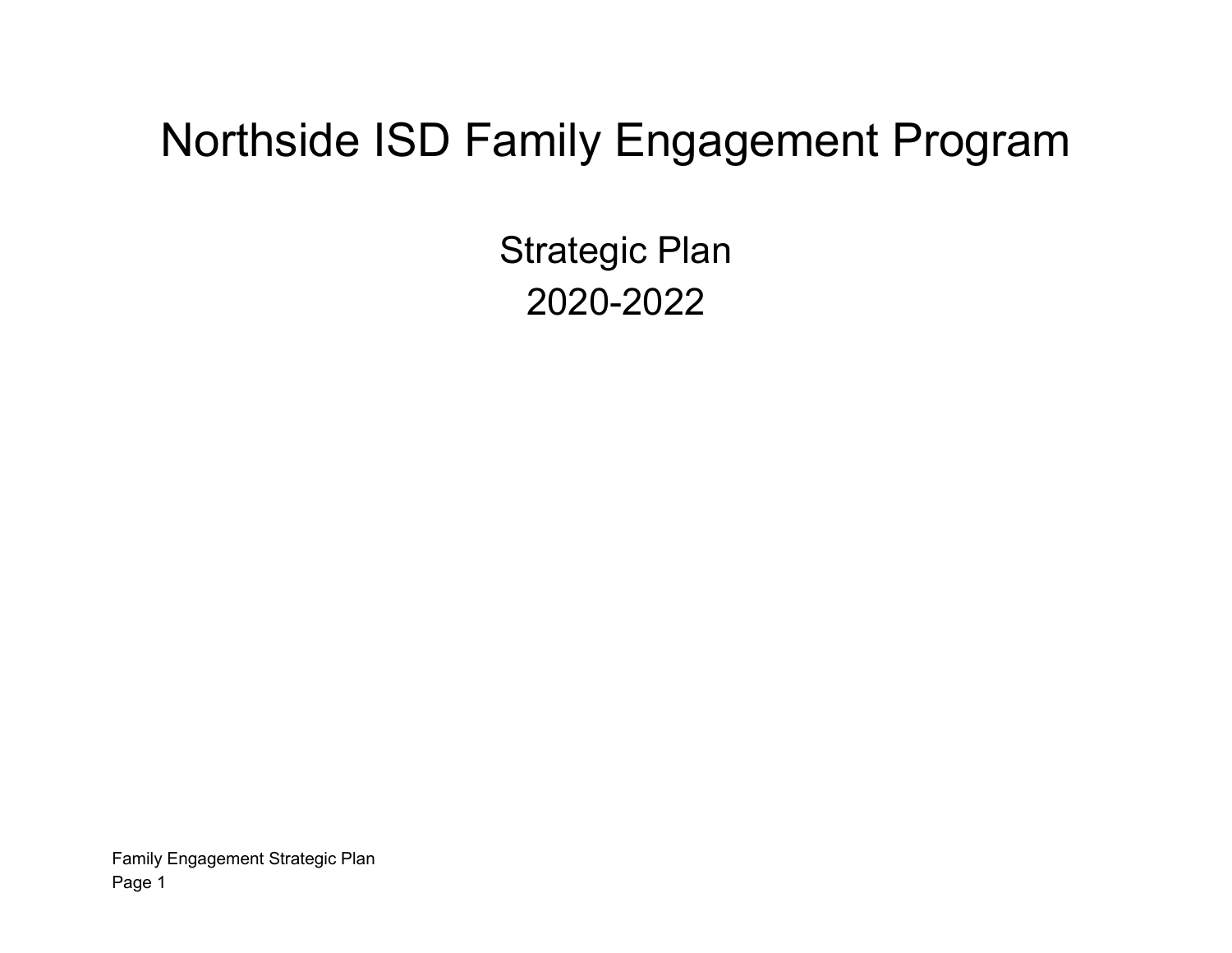#### **Table of Contents:**

#### **I. Overview of Northside's Family Engagement Plan Pages 3-5**

- Introduction
- Definition of Family Engagement
- Purpose
- Vision
- Strategic Anchors and Belief Statements

#### **II.** Northside's Family Engagement Standards **Pages 6-12**

- Standard 1: A Clear Vision for Services
- Standard 2: Respect and Trust Connects Families and Communities with Schools
- Standard 3: Meaningful Two Way Communication
- Standard 4: Varied Opportunities for Involvement and Student Success
- Standard 5: Maximize Efficient & Effective Use of Resources
- Standard 6: Evaluation, Accountability, and Continuous Improvement

#### **III. Northside Family Engagement Strategic Plan Pages 12 - 29**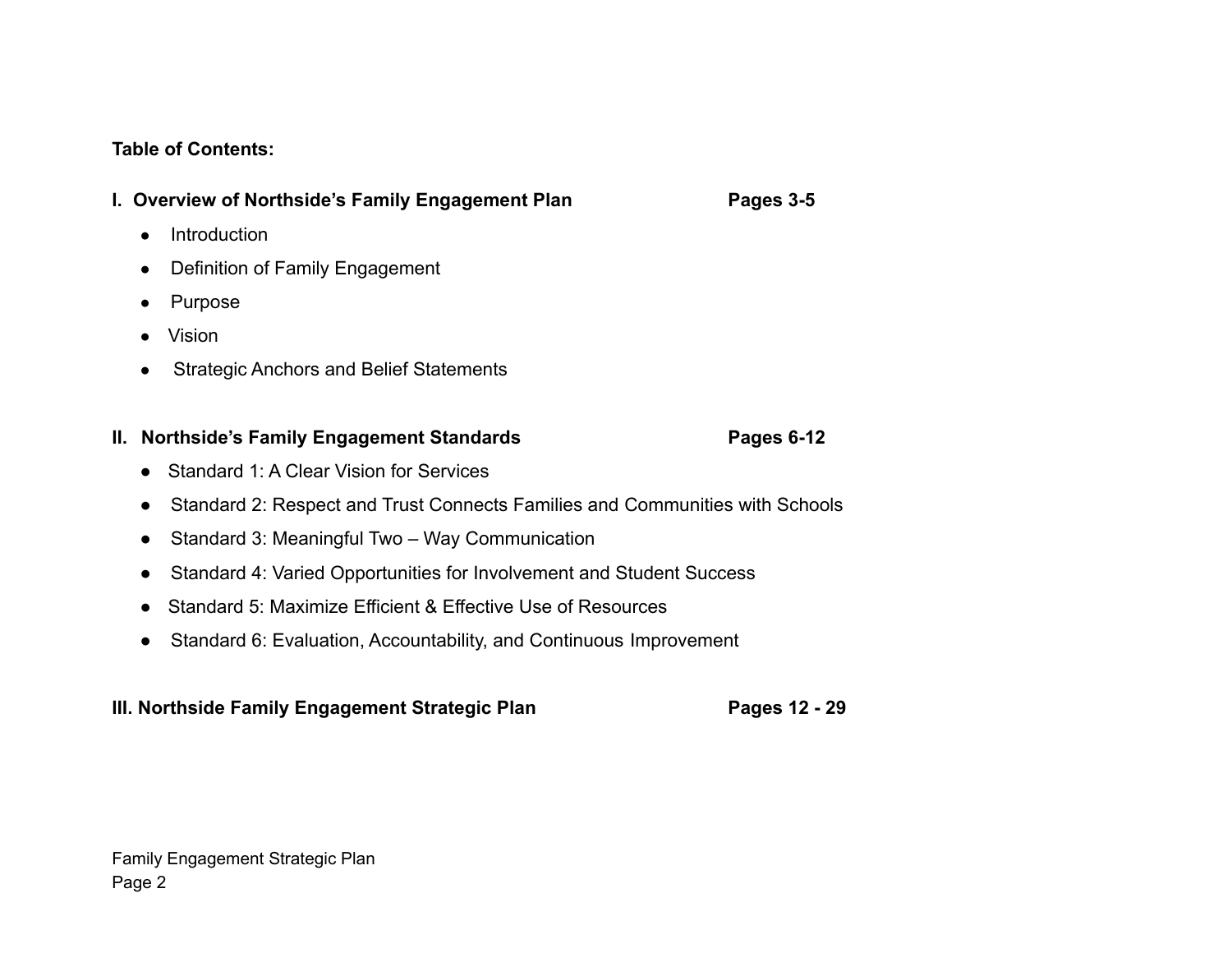#### **Introduction:**

When schools, families, and communities work together to support learning, children do better in school, stay in school longer, and enjoy their educational experience. Title 1, Part A provides for parent and family engagement at every level of the program, such as in the development and implementation of district and school plans as well as carrying out the district and school improvement provisions. Section 1116 of the Every Student Succeeds Act (ESSA) contains the primary Title 1, Part A requirements for school and school systems to engage parents and family members in their children's education. Consistent with Section 1116, the district will work to ensure that the Family Engagement Strategic plan meet the requirements of Section 1116(b) and (d) of the ESSA.

Input and suggestions from parents, family members, and staff were solicited as an essential component of the Family Engagement Strategic plan through the Family Engagement Focus team. The Commissioner's Rule 102.1003 (f) established that family engagement strategies should be based on empirical research that is proven to demonstrate positive short-term and long-term goals. This plan expresses what is contained in the Commissioner's Rule as the Family Engagement Focus Team also explored all recommendations for Northside Family Engagement that have been provided by outside evaluators, district evaluations, Texas Education Agency (TEA) guidance, and research-based best practices.

#### **Definition of Family Engagement**

Family Engagement means the participation of parents and families in regular and meaningful, two-way communication. Generally, communication involves student academic learning and other school activities which ensures that:

- I. Parents and families play an integral role in assisting their child's learning.
- II. Parents and families are encouraged to be actively involved in their child's education at the school.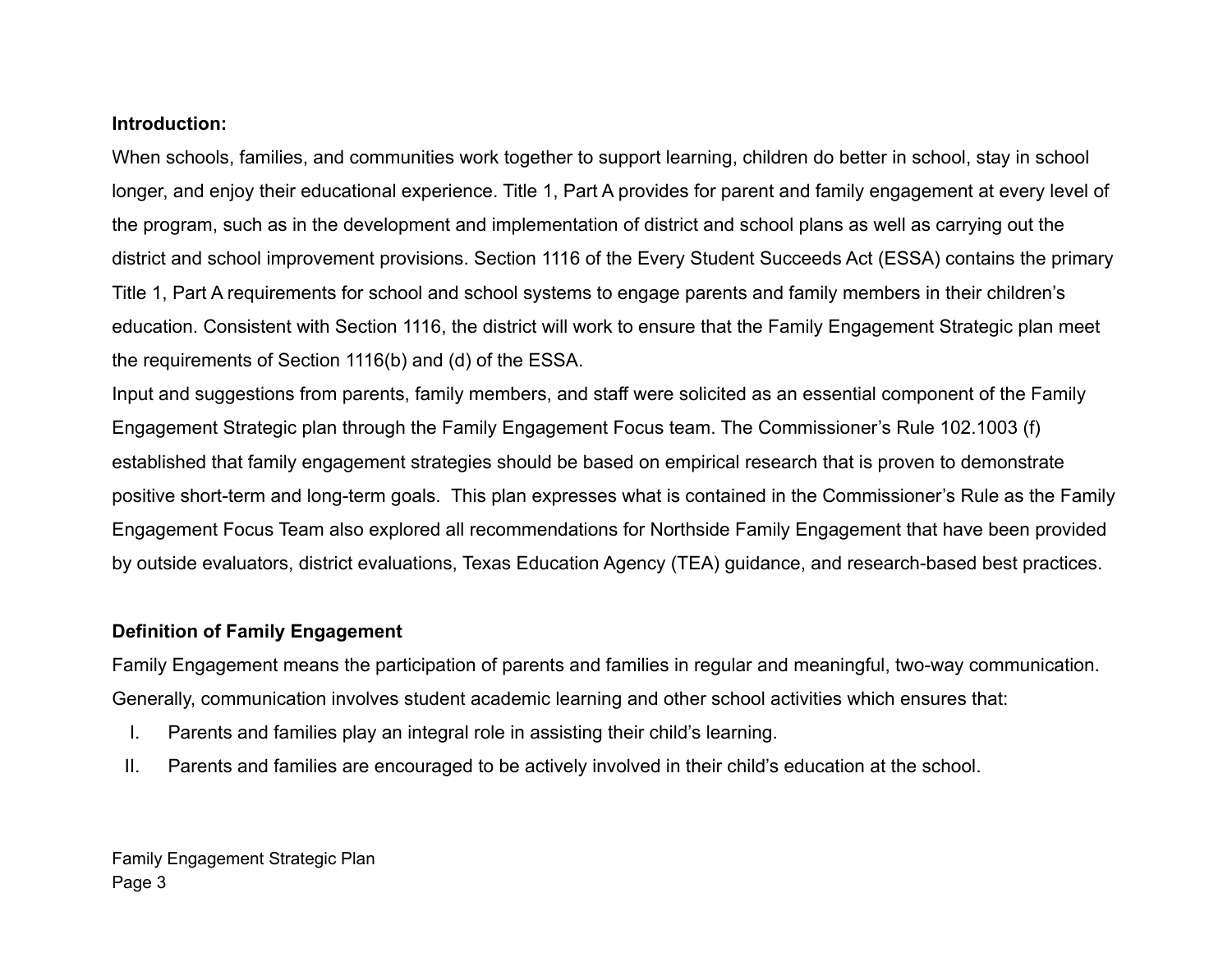- III. Parents and families are full partners in their child's education and are included, as appropriate, in decision-making and on advisory committees to assist in the education of their child.
- IV. Other activities, such as those described in Section 1116 of the ESSA, are implemented.

#### **Purpose**:

In support of strengthening student academic achievement, Northside Independent School District's (NISD) Family Engagement Program has developed this Family and Community Engagement Strategic Plan. This plan establishes the district's expectations for meaningful and effective family engagement and guides the strategies and resources that strengthen school, family, and community partnerships in Northside's campuses. This plan will explain the district's commitment to engage families in the education of their children and to build capacity of our campuses to implement family engagement strategies and activities designed to reach the district's goals for increased student academic achievement.

The Texas Continuous Improvement Framework names Family and Community Engagement as a critical success factor for thoughtful and collaborative school/district improvement. The Family Engagement Strategic Plan has been developed with this in mind and addresses increased opportunities for input from parents and the community. This plan also focuses on the necessity for effective communication and opportunities to partner with community resources.

#### **Mission and Vision**

The mission and vision of the Family Engagement program was developed from the larger mission/vision of Northside Independent School District in an effort to be in accordance with each other.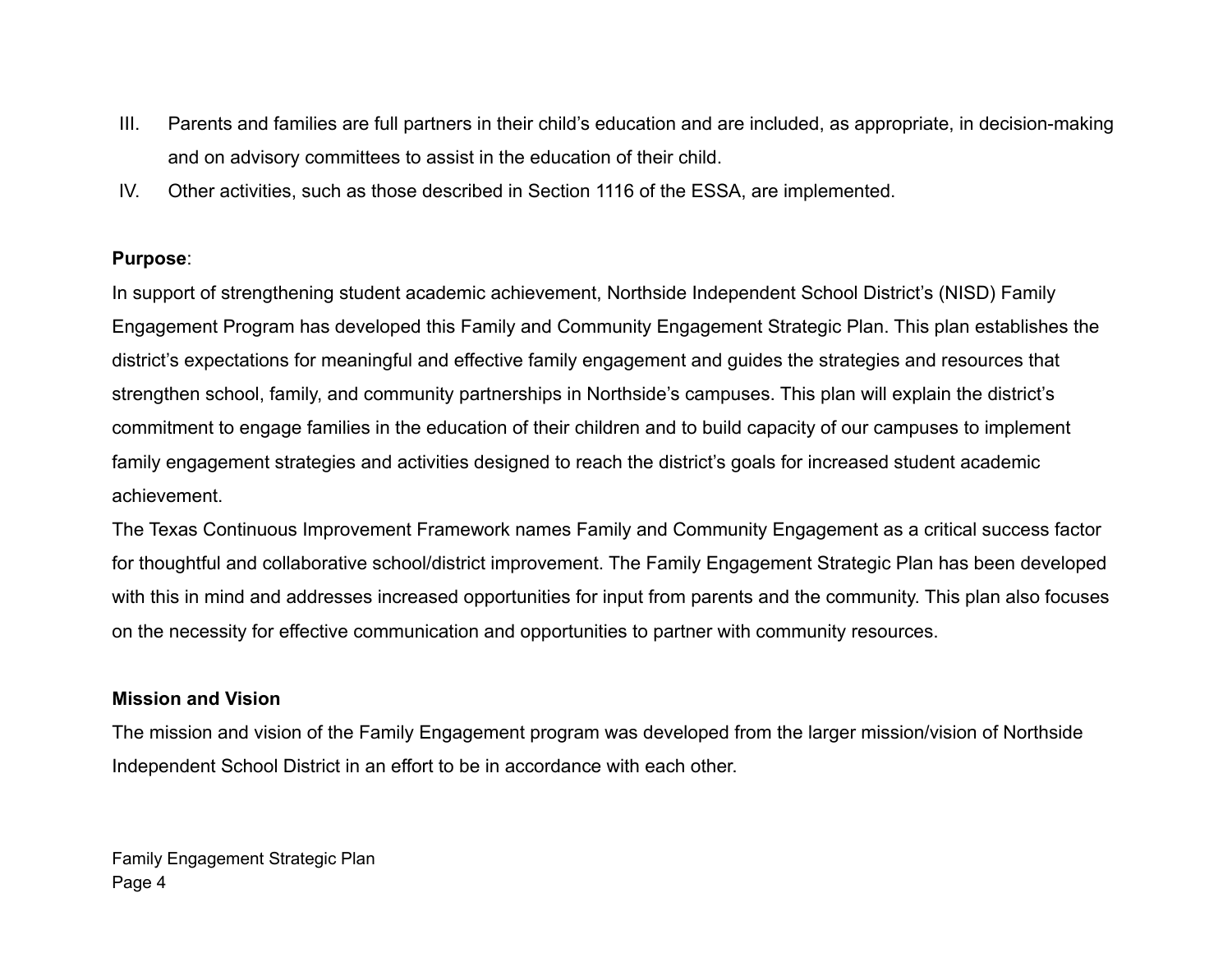Mission: Northside Family Engagement will provide support to our staff, families, and community partners to create meaningful relationships that facilitate student success.

Vision: Northside Family Engagement will connect schools, families, and the community through partnerships that are accountable, support student success, and empower families.

#### **Strategic Anchors and Beliefs**

The strategic anchors are the lenses through which all decisions that are made about Family Engagement must be filtered. Every program, decision, or outcome should be tied to one of the three anchors decided and agreed upon by the Family Engagement Focus Team. Every strategic anchor is bolstered by a belief statement that is shared by the Northside Family Engagement Program.

- I. Strategic Anchor: Student Learning and Success
	- Belief Statement: We believe families, school, and community organizations can connect in meaningful relationships that serve in the best interest of student's overall success and education.
- II. Strategic Anchor: Efficient and Effective Practices
	- Belief Statement: We believe in efficient and effective practices that are diverse, innovative, and focus on results.
- III. Strategic Anchor: Engaging Families
	- Belief Statement: We believe a culture of collaboration between families and schools can build relationships that positively and powerfully impact student success.

#### **II. Northside's Family Engagement Standards**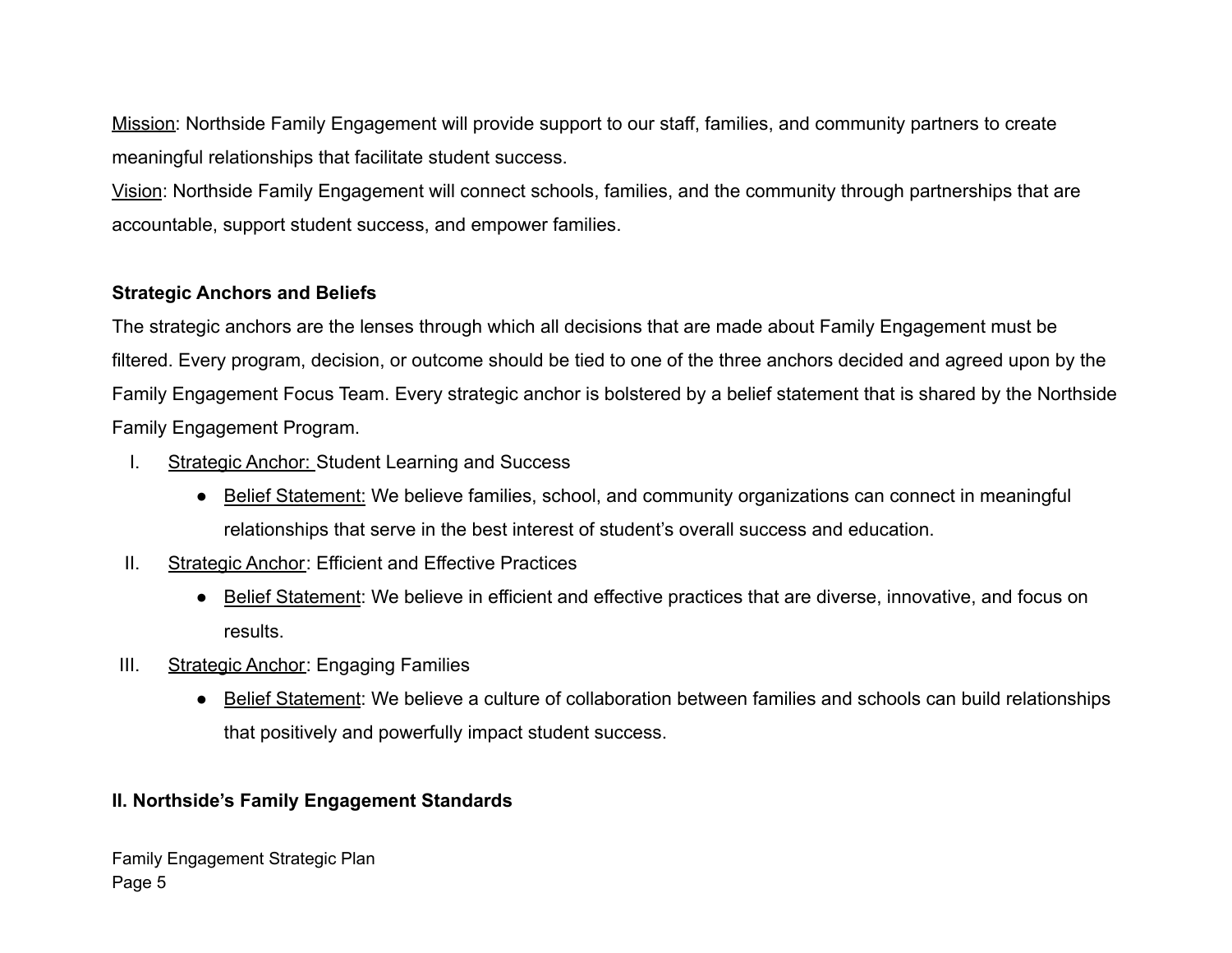NISD Family Engagement will build parents' and schools' capacity for strong family engagement in order to support a partnership among the campuses, families, and the community to improve academic learning of students by implementing the following standards of engagement. These standards span across six areas to coincide with Joyce Epstein's six types of family engagement and will be addressed through individual action steps the district will take to ensure fidelity of implementation. The action steps will include research based models and recommendations from the Texas Education Agency as well as best practices from leaders in the field of Family Engagement and Education. The standards are broken into four service areas that will be the course of the academic school year through the Family Engagement Strategic Plan.

| <b>Number</b> | <b>Action Step</b>                                                                                                                                                                                                       |
|---------------|--------------------------------------------------------------------------------------------------------------------------------------------------------------------------------------------------------------------------|
| V:1           | Re-conceptualize the vision of family engagement in accordance with the belief statements expressed by the district's<br>mission and vision linking family and community partnerships to student success in all schools. |
| V:2           | Family and community engagement is a key component of whole – school reform and better outcomes for all students.                                                                                                        |
| V:3           | Reinforce family partnerships by putting them at the forefront of principal meetings, leadership academies, and advisory<br>groups.                                                                                      |
| V:4           | Implement a three year strategic plan that will build awareness, program conceptualization/development, program<br>implementation, and evaluation.                                                                       |
| V.5           | Build capacity at the campus level by transferring the district's vision for family engagement to individual school<br>improvement plans.                                                                                |

#### **Standard 1: A Clear Vision for Services (V)**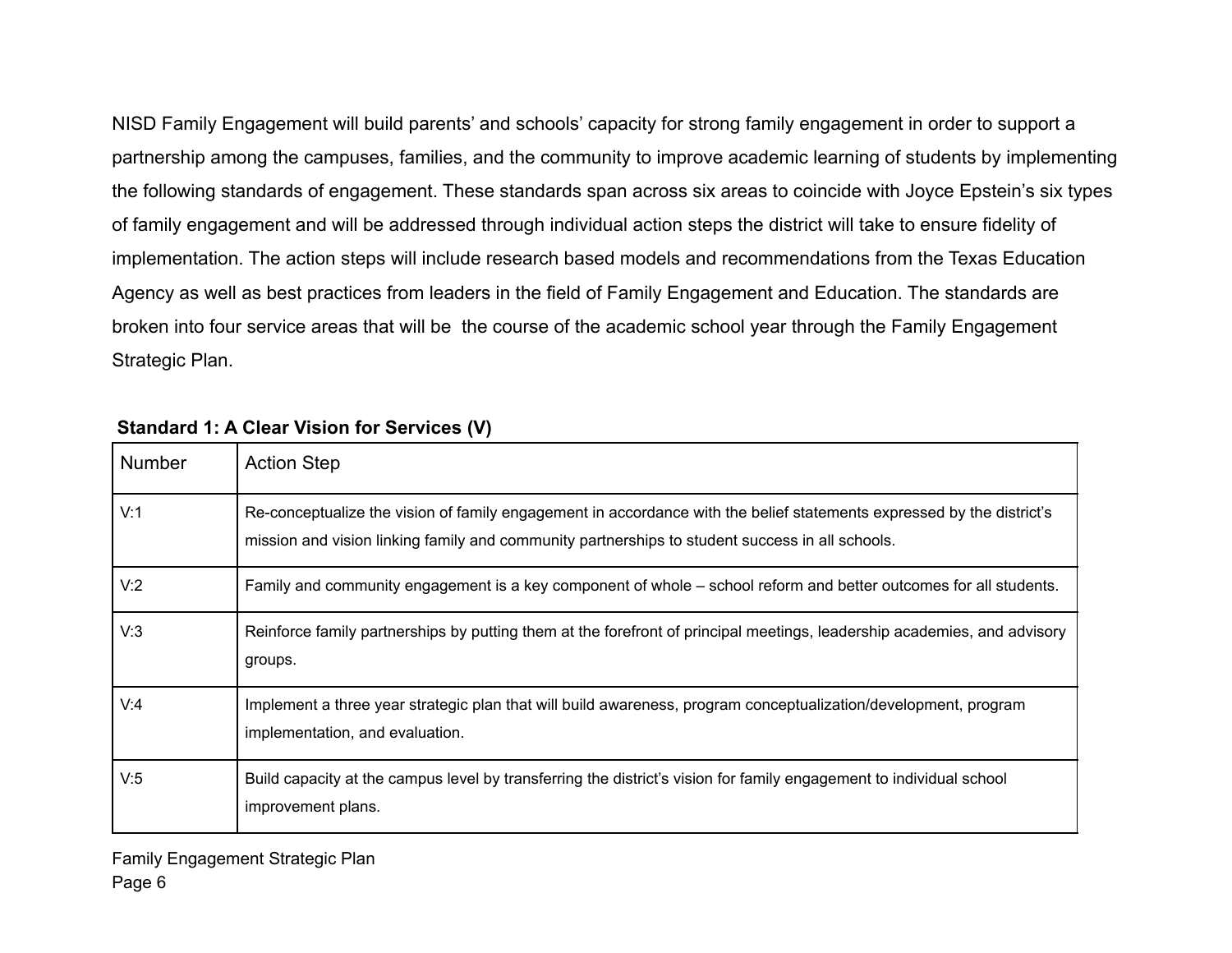| V:6  | Build a common vocabulary for family engagement by providing staff development on the characteristics of effective<br>family-school partnerships.                                                                                                |
|------|--------------------------------------------------------------------------------------------------------------------------------------------------------------------------------------------------------------------------------------------------|
| V:7  | Build capacity by creating a culture of learning and support to push campuses beyond activities and workshops.                                                                                                                                   |
| V:8  | Engage with the Partnerships department to support schools in finding greater opportunities to form partnerships with<br>the community.                                                                                                          |
| V.9  | Work with Communications to market the district's vision for family-school partnerships for all stakeholders.                                                                                                                                    |
| V:10 | Create a family engagement advisory committee that will meet on a regular basis and provide continuous input<br>regarding district family engagement and demonstrate a collaborative commitment to a shared vision of effective<br>partnerships. |

# **Standard 2: Building a Climate of Respect and Trust (T)**

| <b>Number</b> | <b>Action Step</b>                                                                                                                                                                                       |
|---------------|----------------------------------------------------------------------------------------------------------------------------------------------------------------------------------------------------------|
| T:1           | Reinforce through district policy, publications, presentations, and other means of communication the belief that all parents<br>impact their child's learning and want their child to do well in school. |
| T:2           | Provide professional development on culturally responsive environments as well as community awareness to build and<br>maintain effective partnerships.                                                   |
| T:3           | Be intentional and consistent in efforts to develop trusting and respectful relationships that engage families and community<br>members with a special emphasis at the secondary level.                  |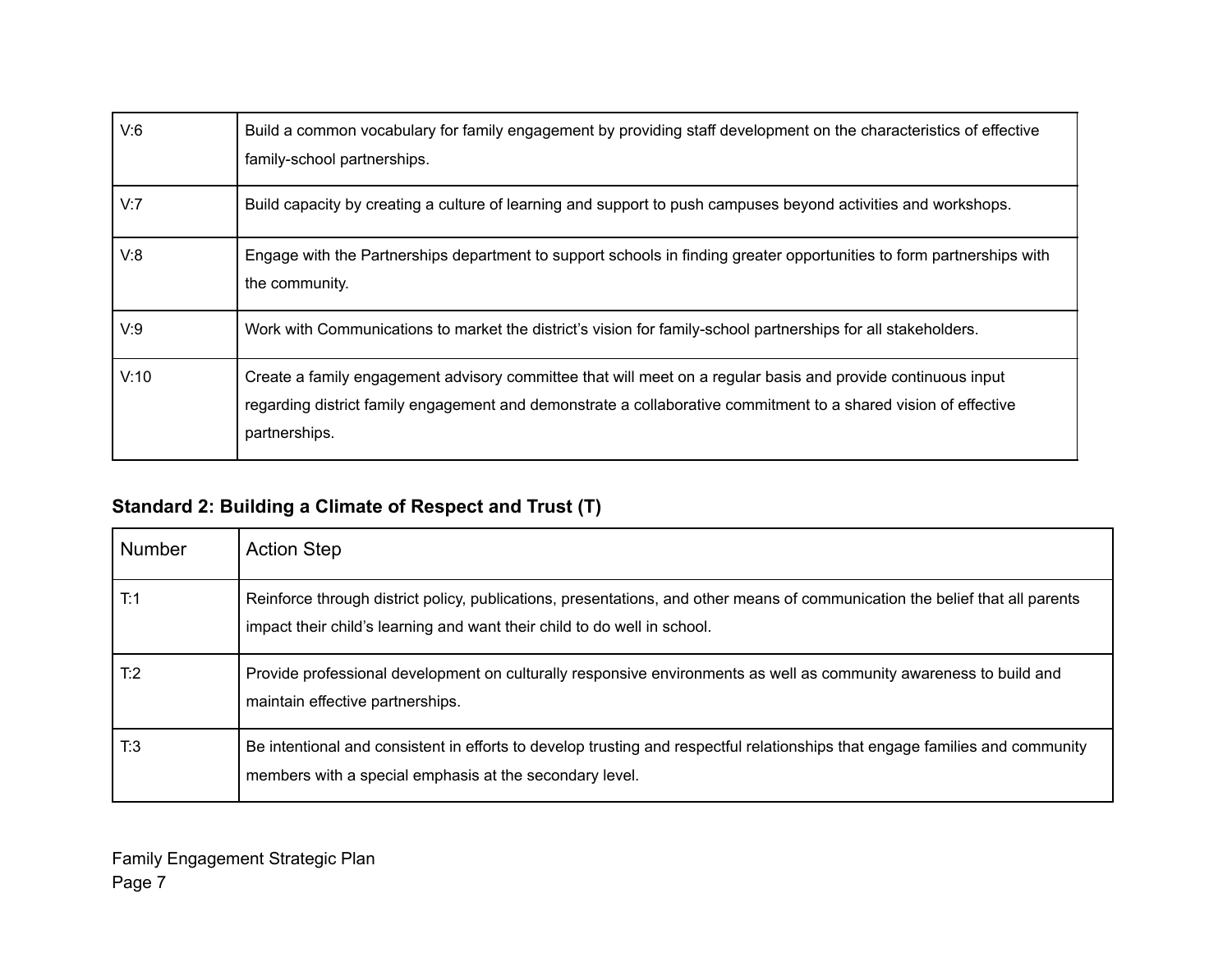| T:4 | Build a climate of respect for cultural and class differences by ensuring educators make every attempt to learn about families<br>and communities in order to relate to their needs. |
|-----|--------------------------------------------------------------------------------------------------------------------------------------------------------------------------------------|
| T.5 | Develop a plan that ensures equitable distribution of family engagement practices across all schools within the district.                                                            |
| T:6 | Use the suggestions offered by families in focus groups and surveys as a means to increase their awareness and<br>participation at the campus level as well as meet their needs.     |
| T:7 | Build capacity by including families as an integral part of the family engagement program evaluation and development of<br>action steps to implement recommendations.                |
| T:8 | Invite and involve families in future professional development and information sessions that promote positive climate.                                                               |
| T.9 | Work with Communications to positively package family engagement initiatives.                                                                                                        |

# **Standard 3: Meaningful Two-Way Communication (C)**

| <b>Number</b> | <b>Action Step</b>                                                                                                                                                                                                                                 |
|---------------|----------------------------------------------------------------------------------------------------------------------------------------------------------------------------------------------------------------------------------------------------|
| C:1           | Provide meaningful staff development to schools on a regular basis that include ways to improve two-way communication.                                                                                                                             |
| C:2           | Work with Communications Department to provide campus/district wide network to assist in disseminating information to<br>families.                                                                                                                 |
| C:3           | Formally address issues associated with translation of communication with Parents who do not speak English and remove<br>barriers to create two-way communication between all families who are Limited English Proficient and the school/district. |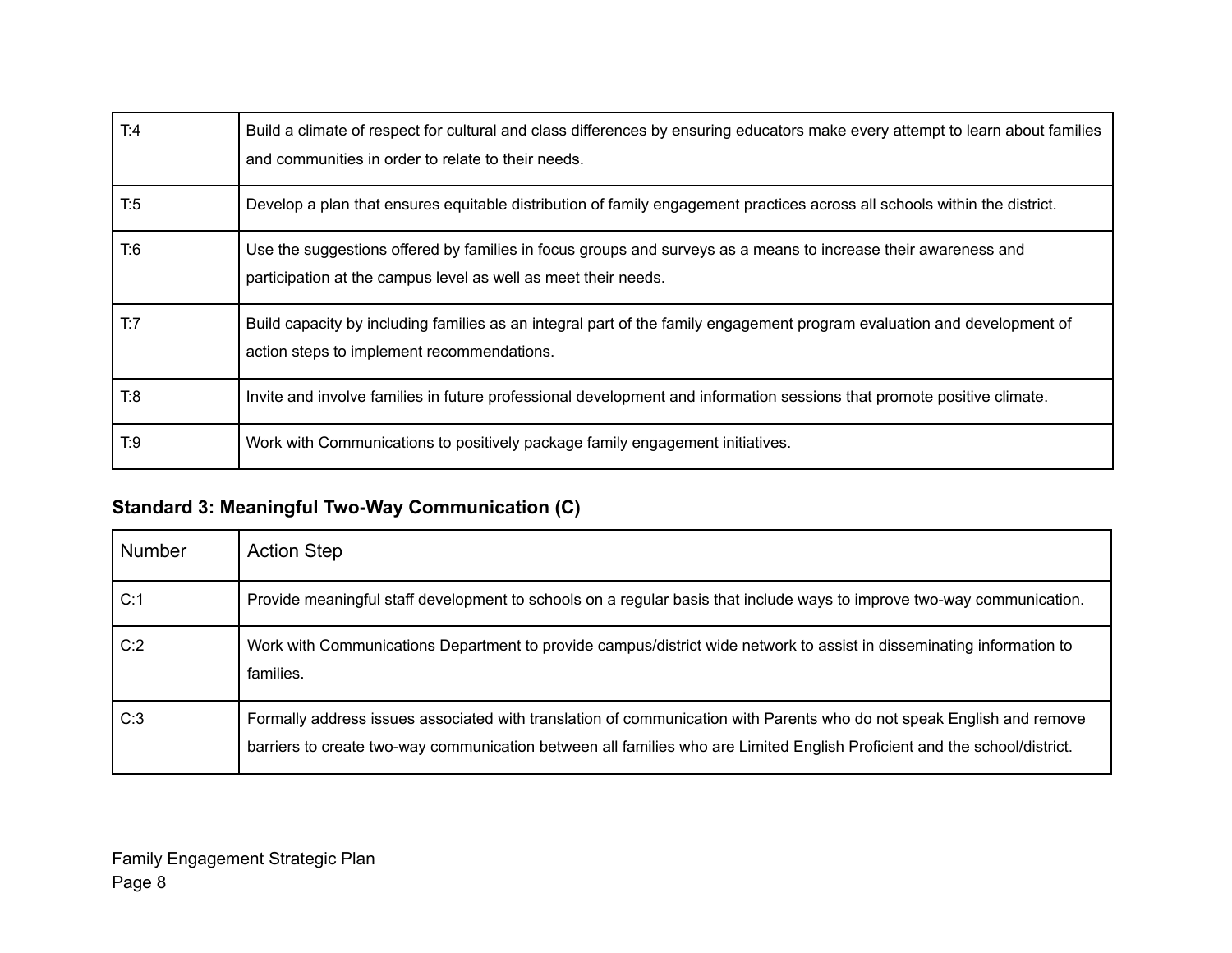| C:4 | Work with Communications Department to improve how family engagement is packaged and marketed making sure to |
|-----|--------------------------------------------------------------------------------------------------------------|
|     | d address parents as equal and valuable partners in the educational process.                                 |

# **Standard 4: Multiple and Varied Opportunities for Engagement (O)**

| <b>Number</b> | <b>Action Step</b>                                                                                                                                                                                                                                                                                           |
|---------------|--------------------------------------------------------------------------------------------------------------------------------------------------------------------------------------------------------------------------------------------------------------------------------------------------------------|
| O:1           | Balance engagement opportunities to include some conducted at school, at home, and in community settings.                                                                                                                                                                                                    |
| O:2           | Commit to engaging families and community members in planning, establishing policy, and making decisions that expand<br>beyond compliance.                                                                                                                                                                   |
| O:3           | Reinforce family partnerships and community partnerships by creating a schedule for continued, consistent collaboration<br>between the departments of Family Engagement and Community Partnerships.                                                                                                          |
| O:4           | Create action steps towards building two-way communication, providing off-campus outreach, providing non-threatening fun<br>activities focused on student achievement, and building a positive school climate at the campus/district level in an effort to<br>build relationships with families and schools. |
| O:5           | Package all Family Engagement activities from a family strengths perspective using inclusive language of "our, us, together,<br>etc." and move away from methods that inference families as needing to be fixed.                                                                                             |
| O:6           | Use family feedback to create opportunities and times that work with their schedules as well as provide options for parents<br>that might not be able to attend in person at a campus/district event.                                                                                                        |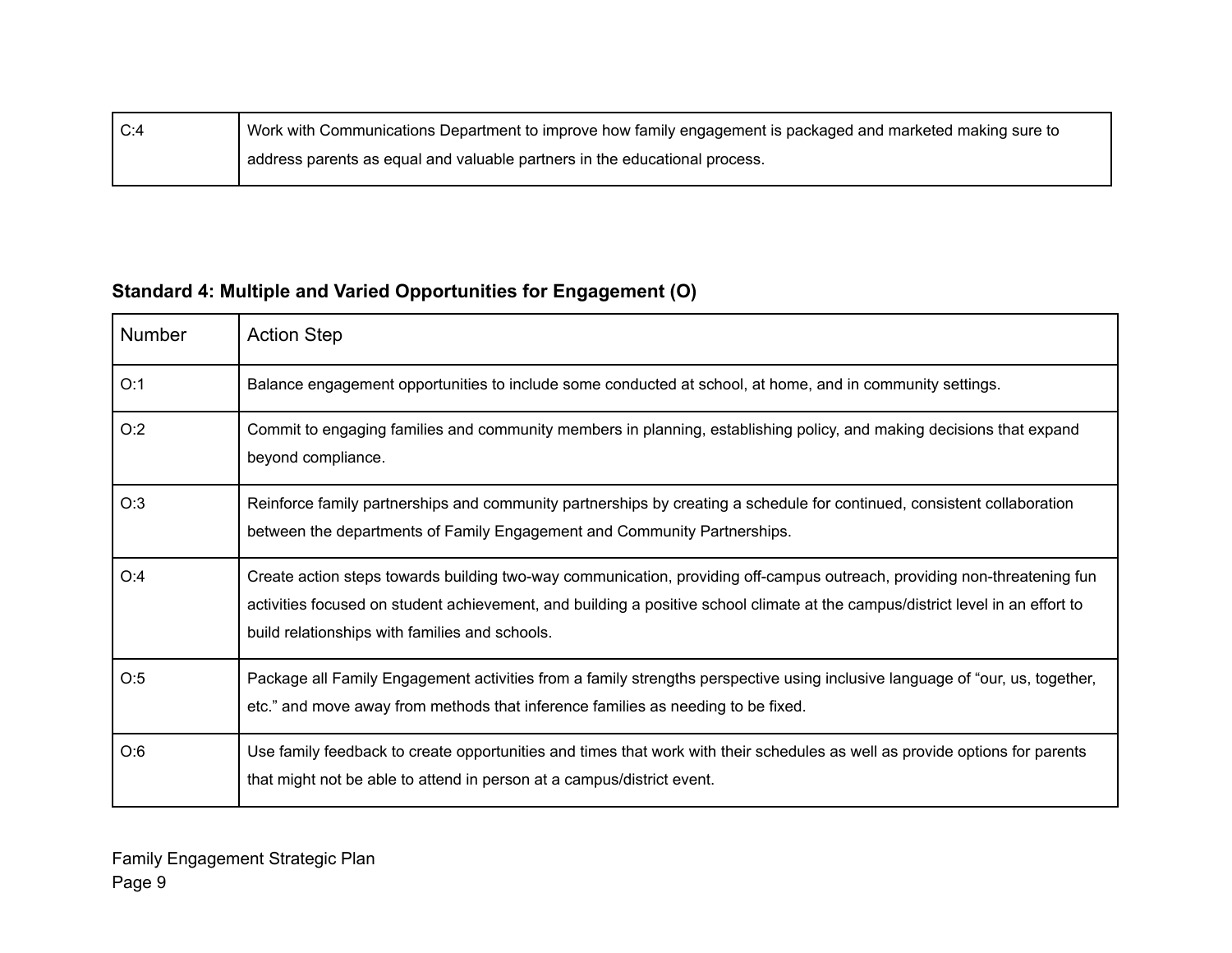| O:7  | Recognize and celebrate the contributions of families for all types of involvement and not just showing up to events.                                             |
|------|-------------------------------------------------------------------------------------------------------------------------------------------------------------------|
| O:8  | Involve students in encouraging family engagement through active participation in school programs, events, and parent<br>communication.                           |
| O:9  | Consider expanding liaison staff to more Title schools to encourage robust family engagement and a dedicated human<br>resource for multiple options for families. |
| O:10 | Increase programs that support transitions for families and students (PK to Kinder, 5th to 6th, 12th to beyond).                                                  |

### **Standard 5: Collaboration for Efficient and Effective Use of Resources (R)**

| <b>Number</b> | <b>Action Step</b>                                                                                                                                                                                                                                                                             |
|---------------|------------------------------------------------------------------------------------------------------------------------------------------------------------------------------------------------------------------------------------------------------------------------------------------------|
| R:1           | Utilize campus data, needs assessments, and principal buy-in as indicators to consider possible expansion of family<br>engagement personnel in phases, using feeder patterns, and careful monitoring of results to maximize staff.                                                             |
| R:2           | Create opportunities for increased collaboration between departments to send the message that connecting families and<br>schools is a shared responsibility for all of Northside ISD.                                                                                                          |
| R:3           | Continuously refine/or redefine the district's current organizational structure to assure it is aligned with the district's beliefs,<br>vision, and mission in regards to family partnerships and providing maximum opportunities for collaboration and the efficient<br>use of resources.     |
| R:4           | Increase opportunities for professional development to principals that include role clarity, schedules that match needs,<br>opportunities for collaboration, and effective communication strategies to increase quality family-school partnership and<br>efficient and effective use of staff. |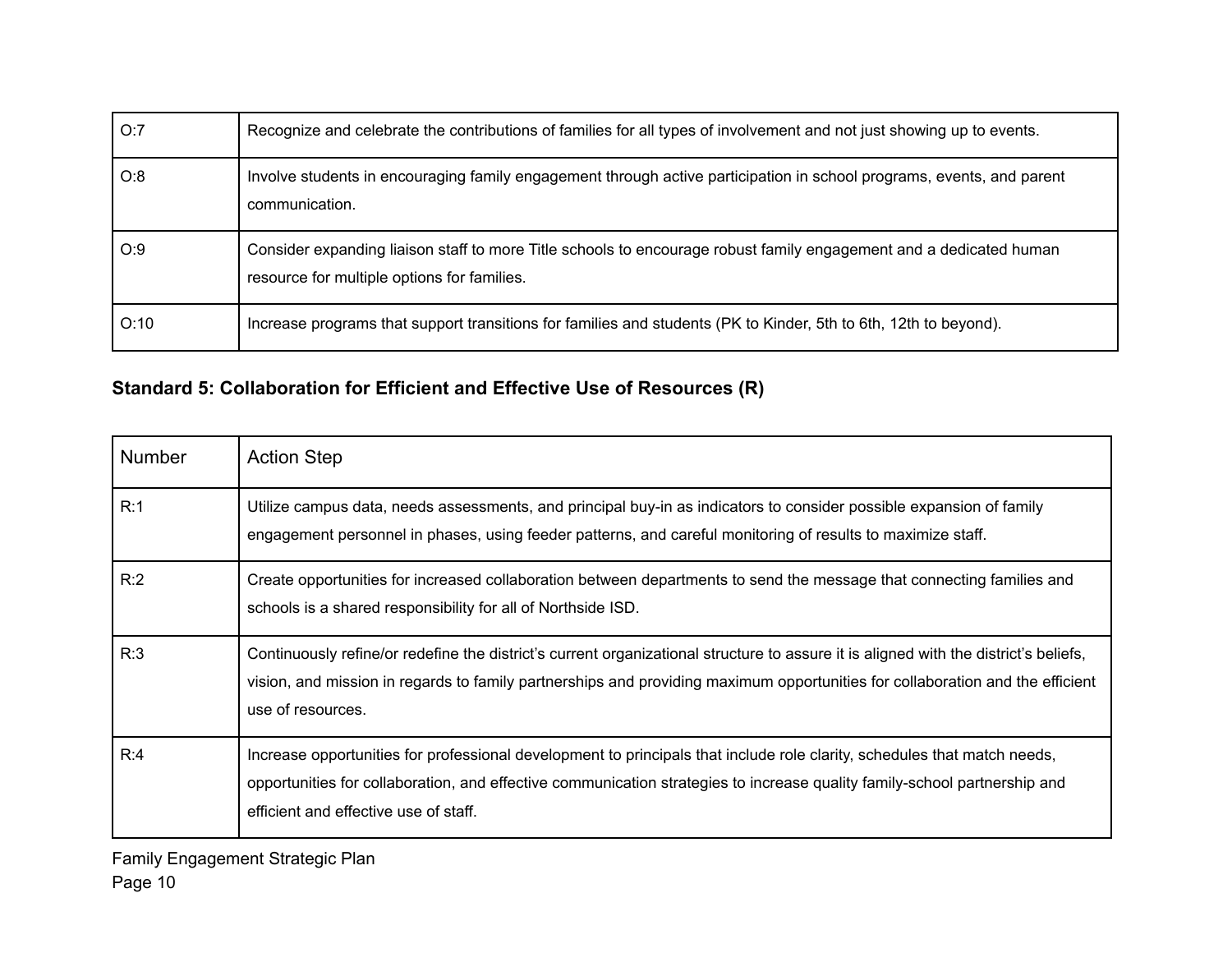| R:5  | Provide ongoing training to family engagement staff to include but not be limited to home visits, community outreach,<br>two-way communication, and any other components of family engagement.                                     |
|------|------------------------------------------------------------------------------------------------------------------------------------------------------------------------------------------------------------------------------------|
| R:6  | Establish a Family Resource Center that provides connection to community services for families.                                                                                                                                    |
| R:7  | Provide opportunities for staff to visit other schools in Northside or other districts to view effective family, community, and<br>school partnerships and share best practices with school staff and other staff in the district. |
| R:8  | Work with the Partnerships department to build strong connections between school and community organizations to expand<br>resources available to all Title schools and families.                                                   |
| R:9  | Create a forum for sharing innovative and effective partnership ideas among principals and schools.                                                                                                                                |
| R:10 | Allocate additional resources, as needed, to support family and community partnerships that are consistent with the district's<br>goals for student success.                                                                       |

## **Standard 6: Evaluation and Accountability (E)**

| <b>Number</b> | <b>Action Step</b>                                                                                                                                  |
|---------------|-----------------------------------------------------------------------------------------------------------------------------------------------------|
| E.1           | Create an evaluation and accountability system and include it as a key component in the district's family and community<br>engagement efforts.      |
| E.2           | Link family and community engagement efforts to student learning with measurable results.                                                           |
| E.3           | Family engagement staff will support campuses in conducting a self-assessment of what's working and what's not working by<br>engaging a task force. |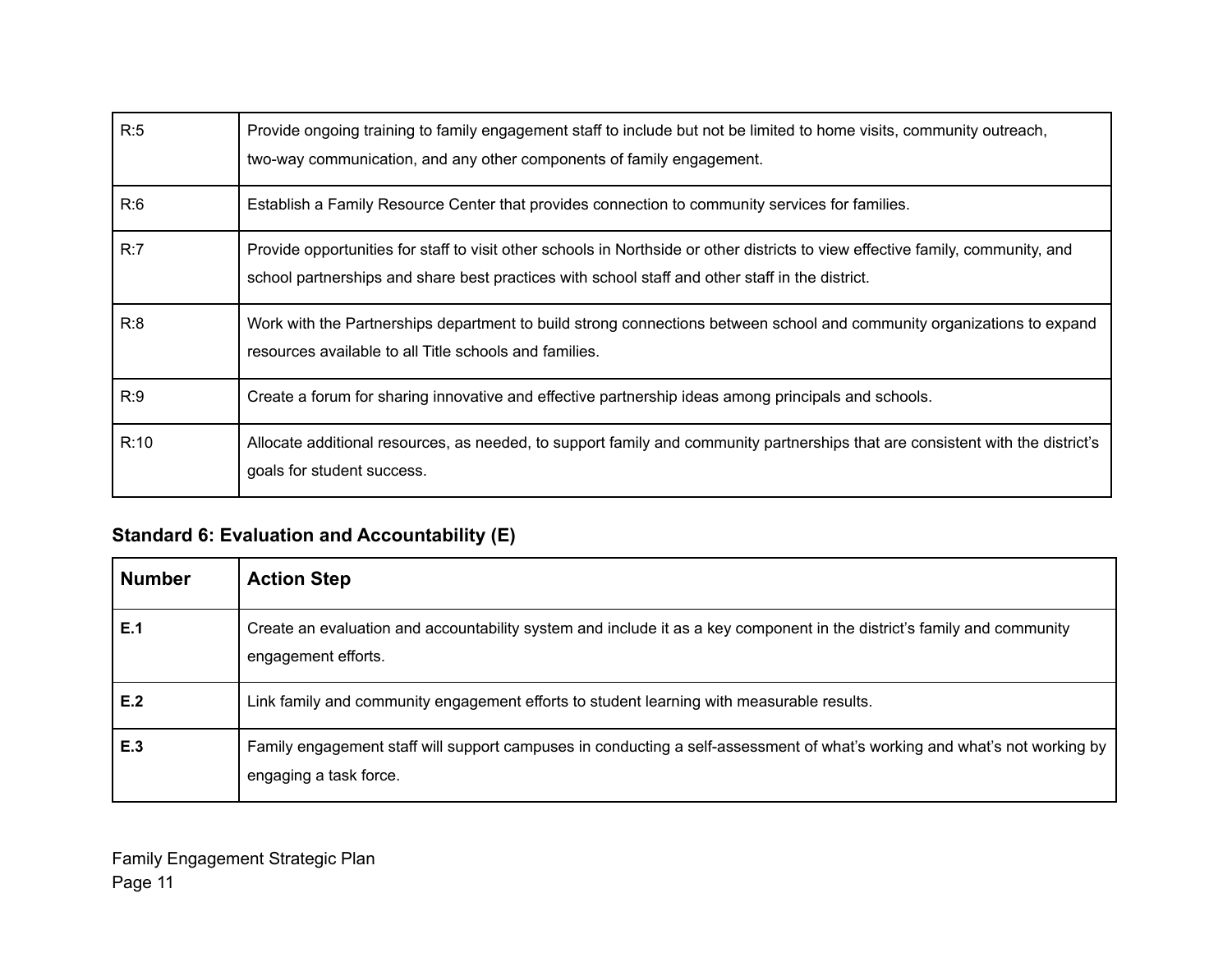| E.4 | Family engagement staff will support campuses in translating the results of their individual task force evaluations into future<br>actions steps reflected in the schools improvement plans with benchmarks of success, timeline, and accountability<br>mechanisms.                       |
|-----|-------------------------------------------------------------------------------------------------------------------------------------------------------------------------------------------------------------------------------------------------------------------------------------------|
| E.5 | Ensure that emerging data guides program development.                                                                                                                                                                                                                                     |
| E:6 | Create opportunities for collaboration between programs by sharing data to build collective knowledge about what's working<br>and what is not.                                                                                                                                            |
| E:7 | Family engagement staff will meet with assigned campuses as early as possible in the school year to develop a simple plan<br>of action and support that is individualized to each school. Staff will then assist in scheduling and implementing the activities<br>to support each school. |
| E:8 | Monitor progress through an annual family engagement evaluation and report findings to the school board as part of the<br>annual report.                                                                                                                                                  |

#### **III. Strategic Plan**

The three year strategic plan addresses each of the identified Family Engagement standards to ensure fidelity of implementation. Each of the standards has been grouped into four domains that will be carried out accordingly:

Program Conceptualization and Development: January 2020 – December 2020 Program Awareness and Implementation: August 2020-August 2021 Program Evaluation: August 2021- May 2022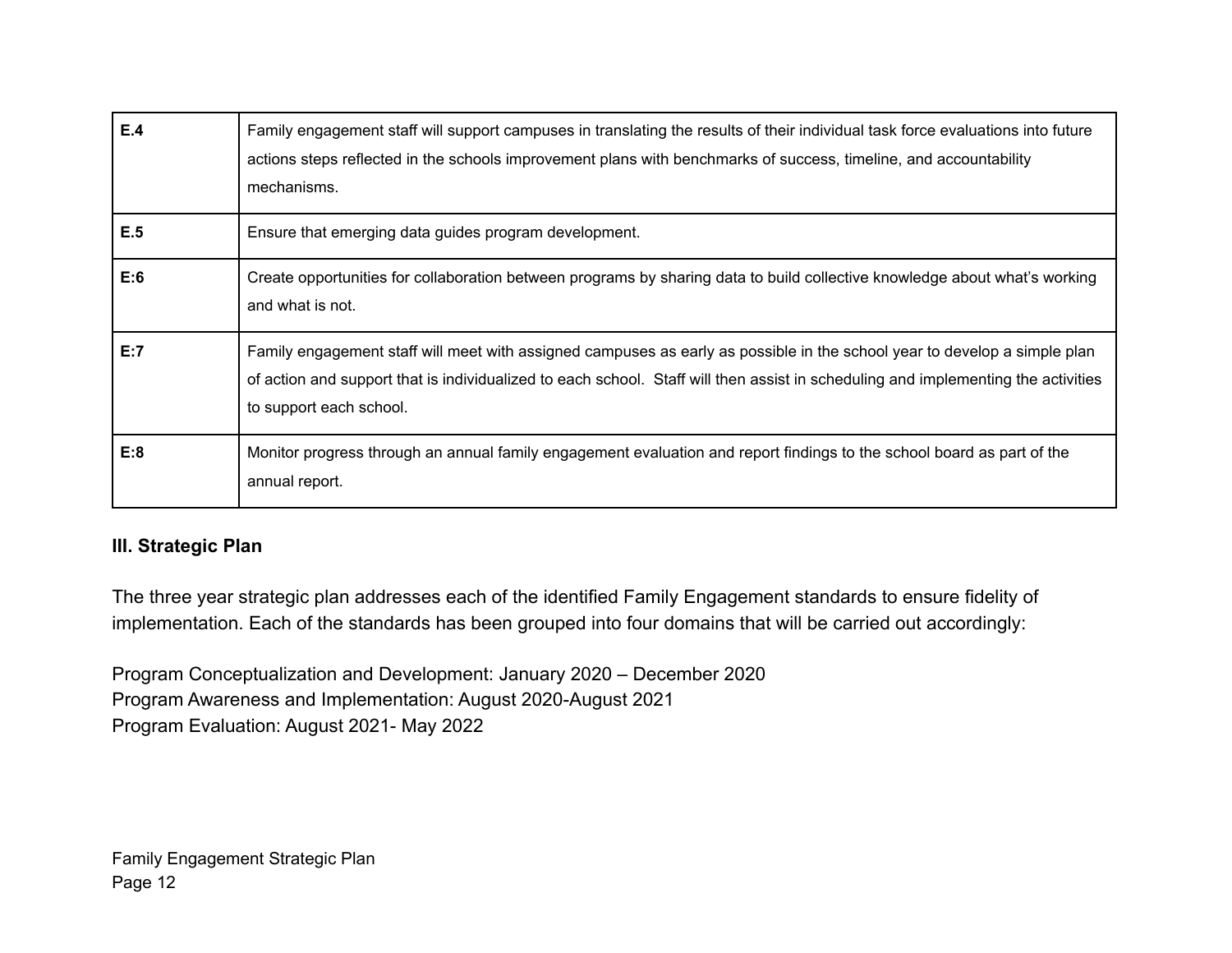This strategic plan cannot exist in isolation just as students, families, faculty, and staff cannot exist alone. Northside Independent School District must be in unison as a community in taking the next step towards engaging families in the educational process.

| Program Conceptualization and Development: January 2020 - December 2020<br><b>Year One</b>                                                                                                                                                                                                                                                               |                                                                                                                                                                                                                                                                                                                                                                                                                                                                         |                                      |                                                                                                                                 |                                                                |                                                                                         |  |  |
|----------------------------------------------------------------------------------------------------------------------------------------------------------------------------------------------------------------------------------------------------------------------------------------------------------------------------------------------------------|-------------------------------------------------------------------------------------------------------------------------------------------------------------------------------------------------------------------------------------------------------------------------------------------------------------------------------------------------------------------------------------------------------------------------------------------------------------------------|--------------------------------------|---------------------------------------------------------------------------------------------------------------------------------|----------------------------------------------------------------|-----------------------------------------------------------------------------------------|--|--|
| <b>Family Engagement</b><br><b>Standard</b>                                                                                                                                                                                                                                                                                                              | <b>Action Step</b>                                                                                                                                                                                                                                                                                                                                                                                                                                                      | <b>Primary Person</b><br>Responsible | Supporting<br><b>District</b><br>Programs/Staff                                                                                 | Supporting<br><b>Documents</b>                                 | Update                                                                                  |  |  |
| V:10) Create a family<br>engagement advisory<br>committee that will meet on<br>a regular basis and provide<br>continuous input regarding<br>district family engagement<br>and demonstrate a<br>collaborative commitment<br>to a shared vision of<br>effective partnerships.<br>O:2) Commit to engaging<br>families and community<br>members in planning, | The district will create a Family Engagement<br>Advisory Team that will meet monthly and discuss<br>current efforts and practices in family engagement.<br>The team will be made up of staff, teachers,<br>administrators, family members, and community<br>members.<br>The team will be renewed annually and include all<br>who wish to be involved in providing guidance and<br>support regarding family engagement practices,<br>policy, evaluations, and decisions. | Family<br>Engagement<br>Coordinator  | Family<br>Engagement<br>Specialists,<br>State and<br>Federal<br>Programs,<br>Title 1<br>campuses,<br>Non-Title<br>campuses, PTA | Agendas,<br>Sign-In<br>Sheets,<br>Recruitment<br><b>Flyers</b> | <b>Monthly Meeting</b><br>starting January<br>2020-Ongoing.<br>Goal met August<br>2020. |  |  |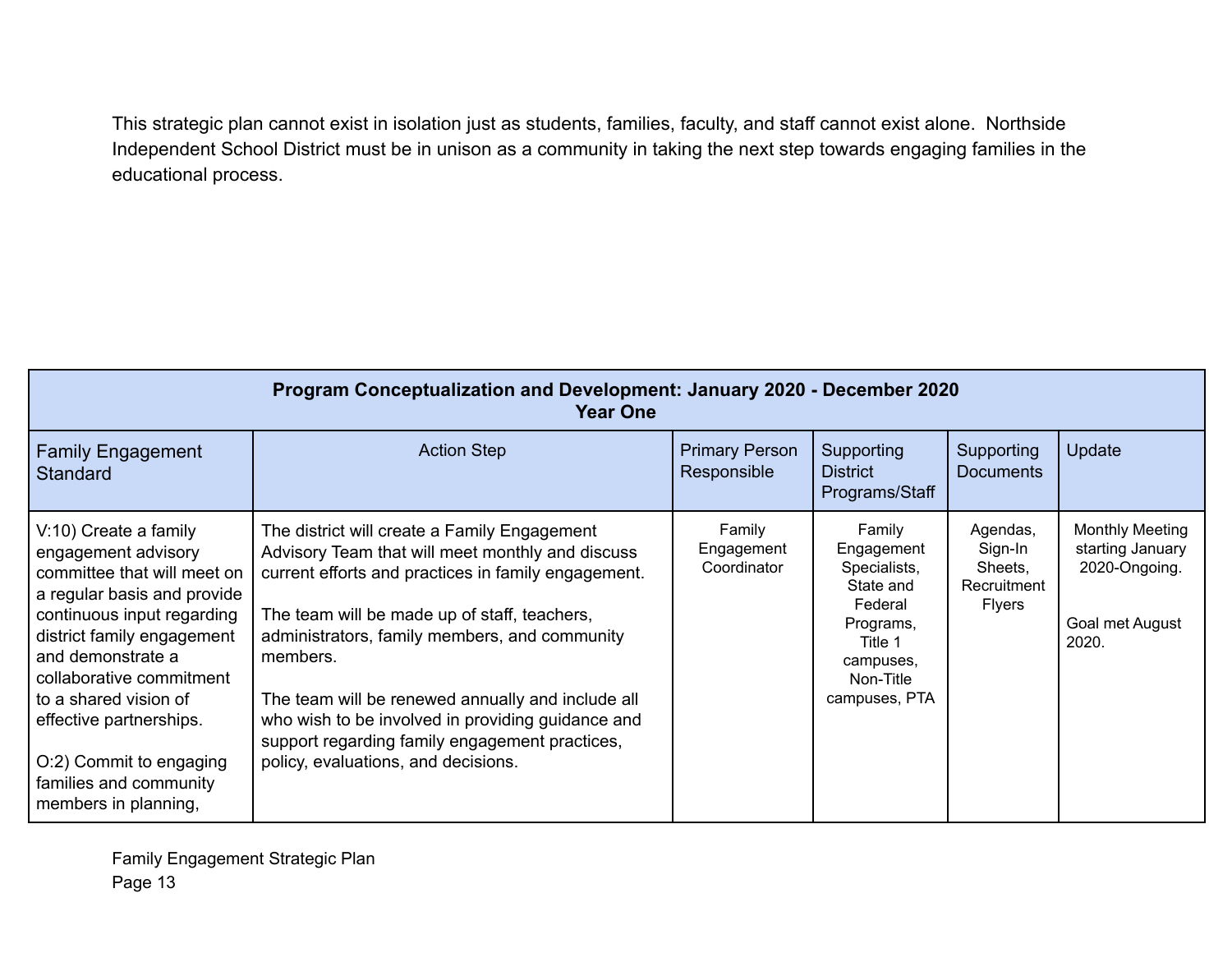| establishing policy, and<br>making decisions beyond<br>compliance.                                                                                                                                                                                                                                                                                                                         |                                                                                                                                                                                                                                                                                                                                                                                                                                                                                                                                                          |                                                                                      |                                                                                                                    |                                                                               |                                                                                                                      |
|--------------------------------------------------------------------------------------------------------------------------------------------------------------------------------------------------------------------------------------------------------------------------------------------------------------------------------------------------------------------------------------------|----------------------------------------------------------------------------------------------------------------------------------------------------------------------------------------------------------------------------------------------------------------------------------------------------------------------------------------------------------------------------------------------------------------------------------------------------------------------------------------------------------------------------------------------------------|--------------------------------------------------------------------------------------|--------------------------------------------------------------------------------------------------------------------|-------------------------------------------------------------------------------|----------------------------------------------------------------------------------------------------------------------|
| V:1) Re-conceptualize the<br>vision of family<br>engagement in accordance<br>with the belief statements<br>expressed by the district's<br>mission and vision linking<br>family and community<br>partnerships to student<br>success in all schools.                                                                                                                                         | The Family Engagement Advisory Team will meet<br>monthly to review district policies, goals, and provide<br>feedback towards the re-conceptualized vision,<br>mission, and belief of family engagement to student<br>success.                                                                                                                                                                                                                                                                                                                            | Family<br>Engagement<br>Coordinator,<br>Family<br>Engagement<br><b>Advisory Team</b> | State and<br>Federal<br>Programs,<br>Title 1                                                                       | Agendas,<br>Sign In<br>Sheets.<br>Recruitment<br><b>Flyers</b>                | Monthly meetings<br>starting January<br>2020-June 2020<br>Completed on<br>May 30, 2020                               |
| V:4) Implement a three<br>year strategic plan that will<br>build awareness, program<br>conceptualization and<br>development, program<br>implementation, and<br>evaluation.<br>R:2) Create opportunities<br>for increased collaboration<br>between departments to<br>send the message that<br>connecting families and<br>schools is a shared<br>responsibility for all of<br>Northside ISD. | The vision, mission, and beliefs will be included in<br>the larger three year strategic plan that is devised by<br>the Family Engagement Advisory Team.<br>This plan will support family engagement efforts that<br>go beyond compliance and will be re-visited annually<br>by the advisory team in order to ensure relevance.<br>The plan will focus the efforts of the Family<br>Engagement program with other district programs by<br>providing an increased opportunity to work and<br>collaborate with each other to ensure student<br>achievement. | Family<br>Engagement<br>Coordinator                                                  | Family<br>Engagement<br>Advisory Team,<br>Family<br>Engagement<br>Specialists,<br>State and<br>Federal<br>Programs | Agendas,<br>Sign In<br>Sheets,<br>Recruitment<br>Flyers,<br>Strategic<br>Plan | Monthly meeting<br>starting January<br>2020-June 2020.<br>Draft completed<br>June 11, 2020<br>Completed<br>6/15/2020 |
| V:6) Build a common<br>vocabulary for family                                                                                                                                                                                                                                                                                                                                               | The Family Engagement Advisory Team will work<br>together to create a working definition of Family                                                                                                                                                                                                                                                                                                                                                                                                                                                       | Family<br>Engagement                                                                 | Family<br>Engagement                                                                                               | Strategic<br>Plan, Dated                                                      | Monthly meeting<br>starting January                                                                                  |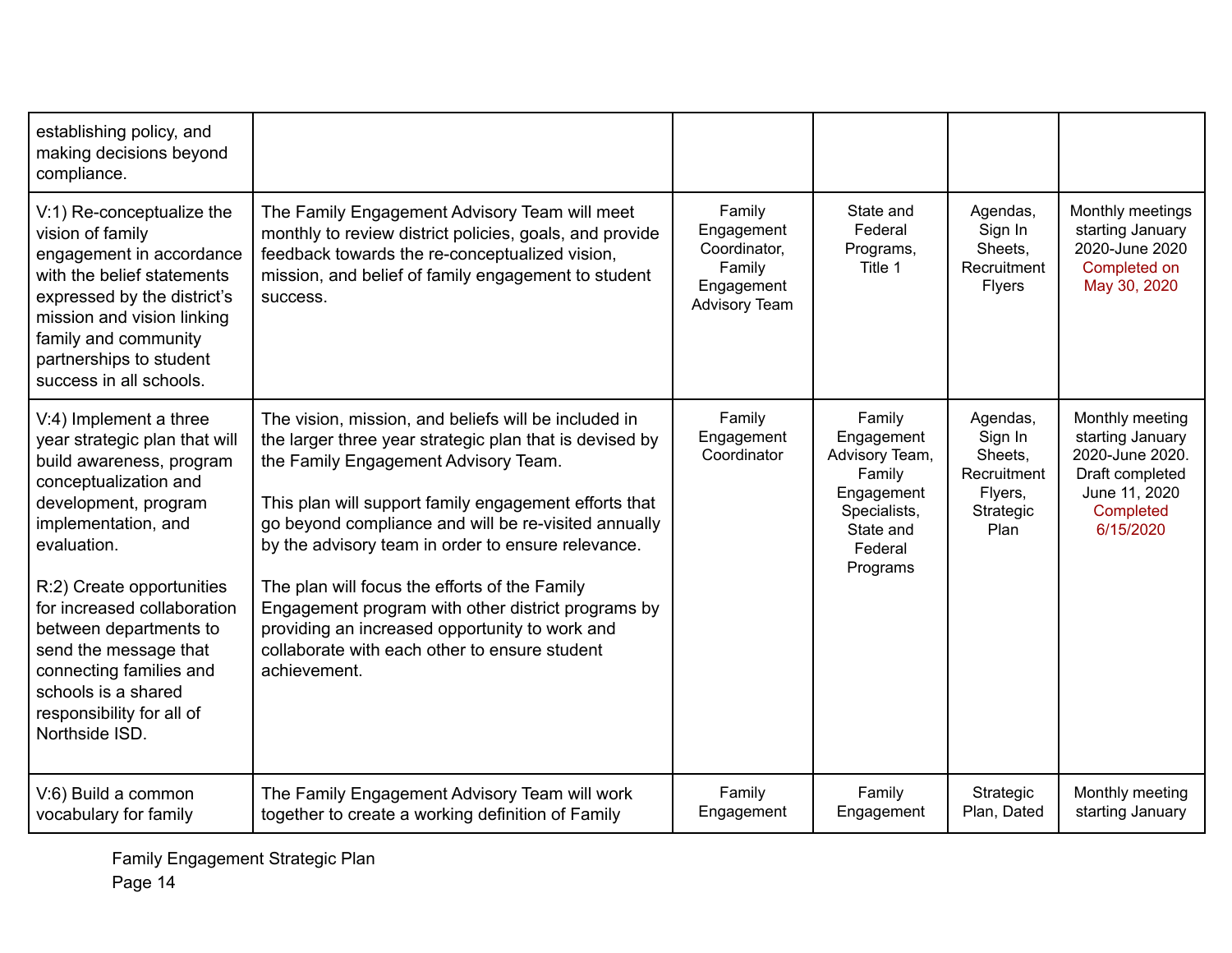| engagement by providing<br>staff development on the<br>characteristics of effective<br>family-school partnerships.                                                | Engagement.<br>This definition will be utilized in the strategic plan,<br>published on the NISD program website and in the<br>Family Engagement Program Manual.<br>The Family Engagement program will refer to the<br>working definition of Family Engagement in all<br>trainings that refer to family engagement for parents<br>and staff.                                        | Coordinator                         | Advisory Team                                                                           | <b>Website Print</b><br>Out.<br>Family<br>Engagement<br>Program<br>Manual,<br>Training<br>Slides          | 2020-June 28,<br>2021.<br><b>Definition</b><br>completed<br>$5/30/20$ .<br>Definition in<br>Strategic Plan<br>June 11, 2020.<br>Complete on<br>Website 8/1/20<br>Included in<br>training material<br>and team agenda<br>starting 8/1/20 |
|-------------------------------------------------------------------------------------------------------------------------------------------------------------------|------------------------------------------------------------------------------------------------------------------------------------------------------------------------------------------------------------------------------------------------------------------------------------------------------------------------------------------------------------------------------------|-------------------------------------|-----------------------------------------------------------------------------------------|-----------------------------------------------------------------------------------------------------------|-----------------------------------------------------------------------------------------------------------------------------------------------------------------------------------------------------------------------------------------|
| V:5) Build capacity at the<br>campus level by<br>transferring the district's<br>vision for Family<br>Engagement to the<br>individual school<br>improvement plans. | The Family Engagement program will reach out to<br>Continuous Improvement and Accountability to start<br>a conversation about Family Engagement as a<br>critical success factor in the Continuous<br>Improvement Framework.<br>The two programs will meet quarterly and work<br>together to transfer the district's vision for family<br>engagement into school improvement plans. | Family<br>Engagement<br>Coordinator | Continuous<br>Improvement<br>and<br>Accountability,<br>State and<br>Federal<br>Programs | $Sign - In$<br>Sheets,<br>Agendas,<br>School<br>Improvement<br>Plans,<br>Plan for<br>Learning<br>database | <b>Starting May</b><br>20-December 30,<br>2021<br><b>COMPLETE</b><br>August, 28, 2020                                                                                                                                                   |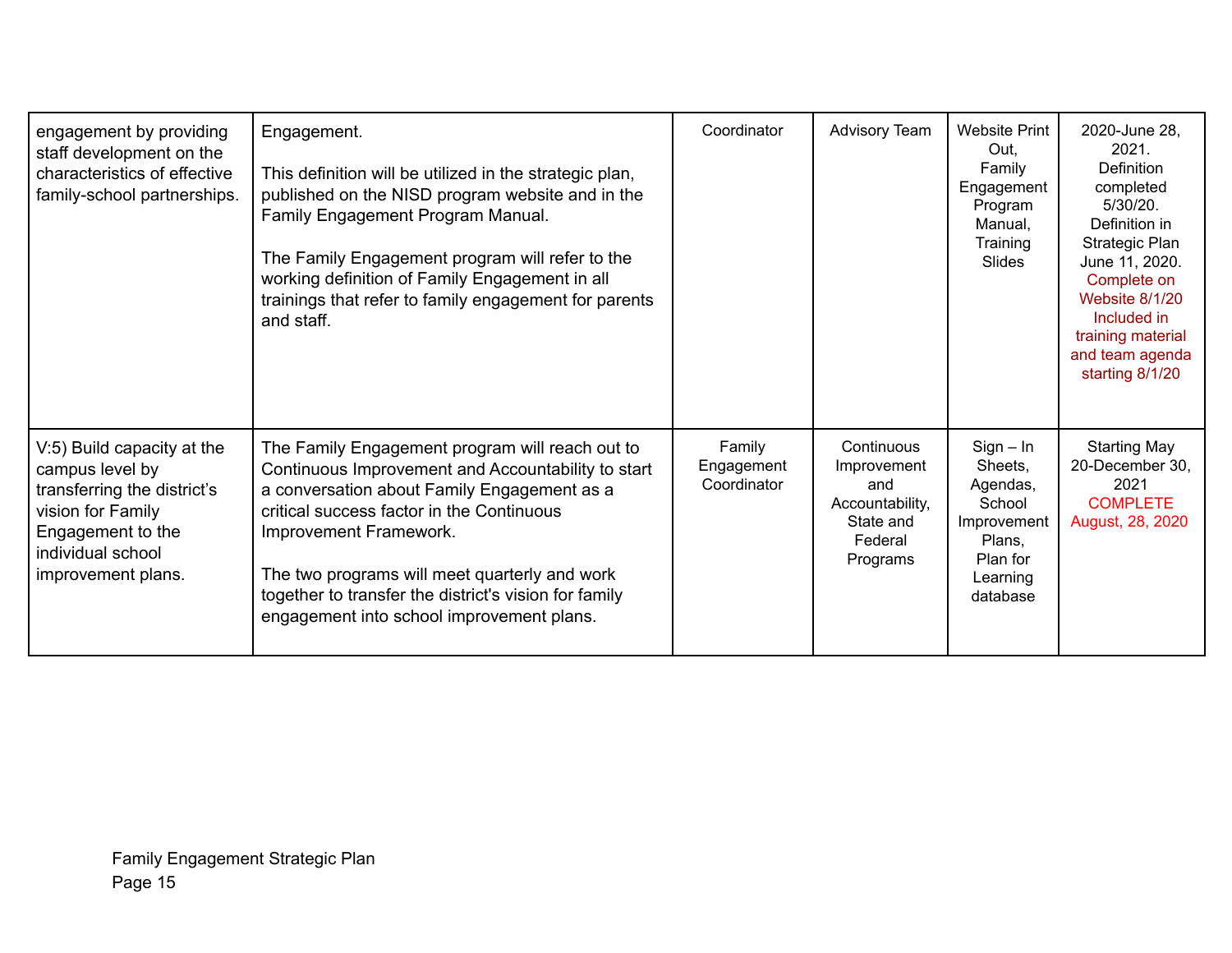| R:4) Provide professional<br>development to principals<br>that include role clarity,<br>schedules that match<br>needs, opportunities for<br>collaboration, and effective<br>communication strategies<br>to increase quality family $-$<br>school partnership and<br>efficient /effective use of<br>staff.<br>O:1) Balance engagement<br>opportunities to include<br>some conducted at school,<br>home, and in community<br>settings.<br>O:4) Create action steps<br>towards building two-way<br>communication, providing<br>off-campus outreach,<br>providing non-threatening<br>fun activities focused on<br>student-achievement, and<br>building a positive school<br>climate at the<br>campus/district level in an<br>effort to build relationships<br>with families and schools. | The Family Engagement program will create a<br>Family Engagement Training for campus staffl. This<br>trainingl will include:<br><b>Family Engagement Definitions</b><br>$\bullet$<br>State and Federal program mandates<br>$\bullet$<br>Roles and Responsibilities of district and<br>$\bullet$<br>campus staff<br>Research based Family Engagement<br>$\bullet$<br>resources<br>Strategies to balance engagement<br>$\bullet$<br>opportunities to include families engaged at<br>school, home, and in the community<br>Strategies/activities towards building two-way<br>communication<br>Strategies/activities for off-campus outreach<br>$\bullet$<br>Strategies/activities for fun activities focused<br>on student achievement<br>Strategies/resources for building a positive<br>school climate as well as relationships with<br>families | Family<br>Engagement<br>Coordinator | Family<br>Engagement<br>Specialists, Title<br>1 Compliance,<br>State and<br>Federal<br>Programs | Family<br>Engagement<br>Training<br>Power Point,<br>Unified talent<br>sign-in<br>sheets or<br>attendance<br>google form,<br>schedule of<br>training<br>dates for<br>campuses | Starting May 2021<br><b>COMPLETE</b><br>Staff from every<br>T1 School<br>received training<br>on how to Engage<br>Every Family.<br>Completed<br>November 2021 |
|--------------------------------------------------------------------------------------------------------------------------------------------------------------------------------------------------------------------------------------------------------------------------------------------------------------------------------------------------------------------------------------------------------------------------------------------------------------------------------------------------------------------------------------------------------------------------------------------------------------------------------------------------------------------------------------------------------------------------------------------------------------------------------------|-------------------------------------------------------------------------------------------------------------------------------------------------------------------------------------------------------------------------------------------------------------------------------------------------------------------------------------------------------------------------------------------------------------------------------------------------------------------------------------------------------------------------------------------------------------------------------------------------------------------------------------------------------------------------------------------------------------------------------------------------------------------------------------------------------------------------------------------------|-------------------------------------|-------------------------------------------------------------------------------------------------|------------------------------------------------------------------------------------------------------------------------------------------------------------------------------|---------------------------------------------------------------------------------------------------------------------------------------------------------------|
| O:7) Recognize and                                                                                                                                                                                                                                                                                                                                                                                                                                                                                                                                                                                                                                                                                                                                                                   | The Family Engagement Training will also include:                                                                                                                                                                                                                                                                                                                                                                                                                                                                                                                                                                                                                                                                                                                                                                                               | Family<br>Engagement                | Family<br>Engagement                                                                            | Family<br>Engagement                                                                                                                                                         | Starting May 2021<br><b>COMPLETE</b>                                                                                                                          |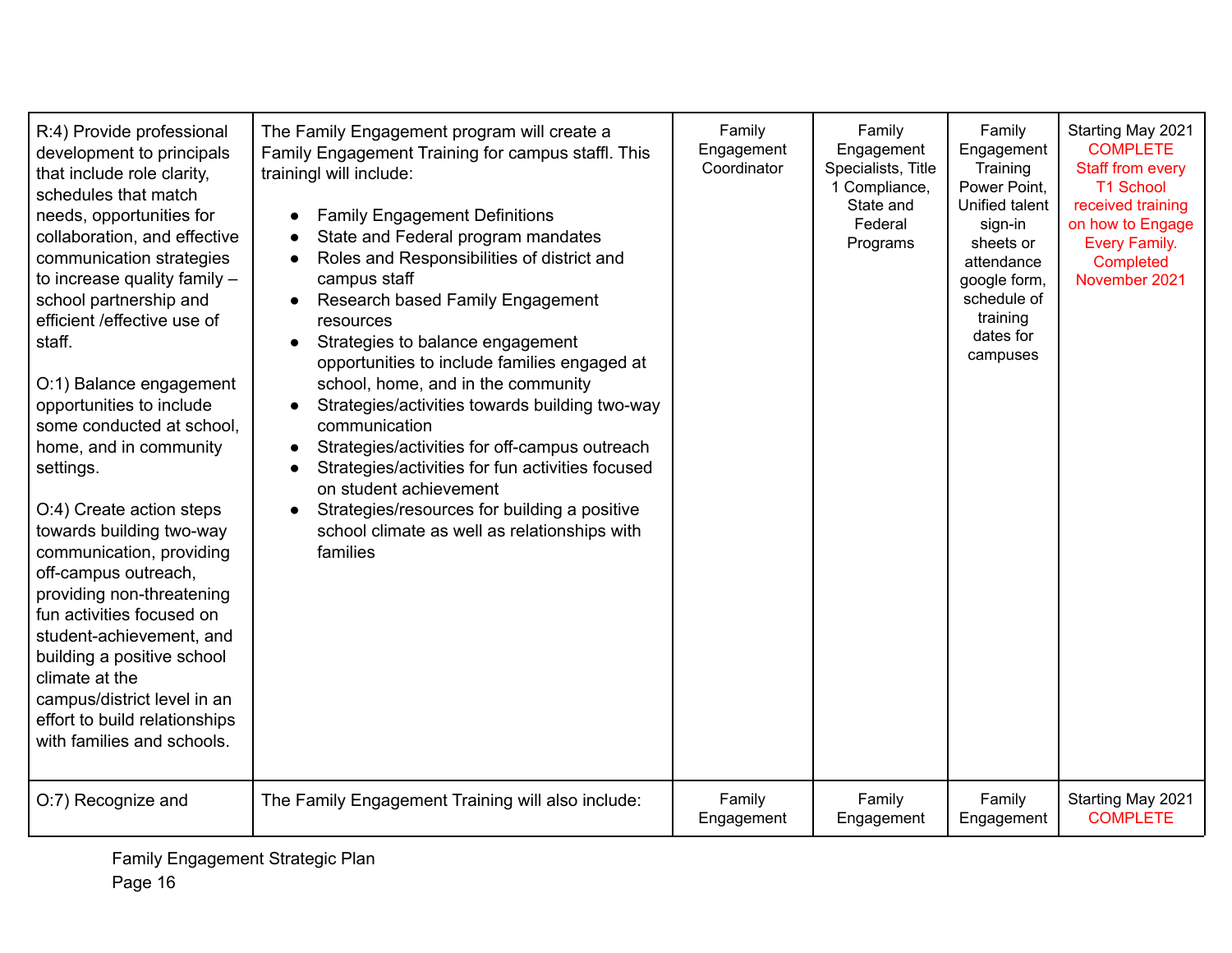| celebrate the contributions<br>of families for all types of<br>involvement and not just<br>showing up to events.<br>V:7) Build capacity by<br>creating a culture of<br>learning and support to<br>push campuses beyond<br>activities and workshops.<br>O:10) Increase programs<br>that support transitions for<br>families and students. | Strategies to recognize various types of<br>engagement and not just families that show<br>up to events.<br>Strategies to assist families and support<br>students transitioning from PK to Kinder,<br>Elementary to Middle School, Middle School<br>to High School, High School to<br>career/college.                                                                                         | Coordinator                         | Specialist, State<br>and Federal<br>Programs                                                                                                   | Training<br>Power Point,<br>Unified talent<br>sign-in<br>sheets or<br>attendance<br>google form,<br>schedule of<br>training<br>dates for<br>campuses | Staff from every<br><b>T1 School</b><br>received training<br>on how to Engage<br>Every Family.<br>Completed<br>November 2021                                                                         |
|------------------------------------------------------------------------------------------------------------------------------------------------------------------------------------------------------------------------------------------------------------------------------------------------------------------------------------------|----------------------------------------------------------------------------------------------------------------------------------------------------------------------------------------------------------------------------------------------------------------------------------------------------------------------------------------------------------------------------------------------|-------------------------------------|------------------------------------------------------------------------------------------------------------------------------------------------|------------------------------------------------------------------------------------------------------------------------------------------------------|------------------------------------------------------------------------------------------------------------------------------------------------------------------------------------------------------|
| C:3) Address issues<br>associated with translation<br>of communication with<br>parents who do not speak<br>English and remove<br>barriers to create two-way<br>communication between all<br>families who are LEP and<br>the school/district                                                                                              | Family Engagement will seek solutions to provide<br>live "in person" translation for families and staff to<br>have immediate access to each other and increase<br>communication at the campus level.<br>The Family Engagement program will also provide<br>translation services for families to attend any<br>workshops or campus events in an effort to eliminate<br>barriers for families. | Family<br>Engagement<br>Coordinator | Family<br>Engagement<br>Specialist,<br>Family and<br>Community<br>Liaisons,<br>Newcomer<br>Liaisons, State<br>and Federal<br>Programs, Title 3 | Reports,<br>translation<br>requests                                                                                                                  | Completed -<br><b>Updated service</b><br>August 2021 all<br>campuses have<br>access to Propio<br>mobile<br>interpretation<br>services and in<br>person translation<br>through Catholic<br>Charities. |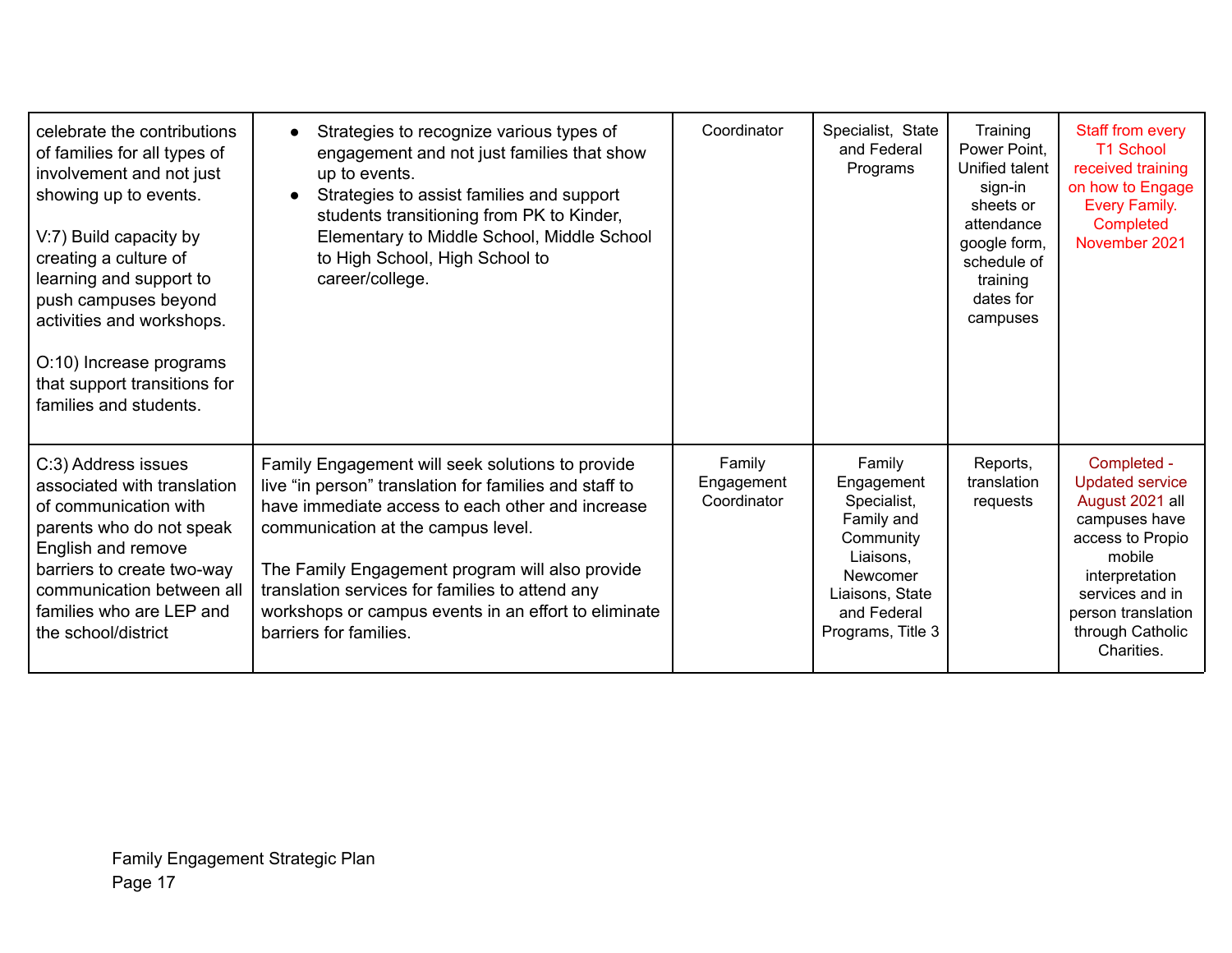| R:5) Provide ongoing<br>training to family<br>engagement staff to<br>include but not be limited to<br>home visits, community<br>outreach, two-way<br>communication, and any<br>other components of family<br>engagement.                                              | The Family Engagement program will create an<br>annual training plan that will be implemented for<br>family engagement staff. The plan will include but not<br>be limited to:<br><b>Home Visits</b><br>$\bullet$<br>Academic Achievement<br>$\bullet$<br>Communication<br>$\bullet$<br><b>Community Resources</b><br>$\bullet$<br><b>Building Relationships</b><br>Other identified needs<br>The Family Engagement program will survey staff<br>annually regarding training to garnish feedback on<br>topics, times, and effectiveness of the previous year<br>training plan.          | Family<br>Engagement<br>Coordinator | Family<br>Engagement<br>Specialists,<br>Family and<br>Community<br>Liaisons,<br>Newcomer<br>Liaisons, Title 1<br>Compliance,<br>State and<br>Federal<br>Programs, any<br>other<br>department/prog<br>ram identified in<br>the training plan | Family<br>Engagement<br>Training<br>Plan,<br>Sign-In<br>Sheets,<br>Conference<br>Registration,<br>Region 20<br>Registration,<br>Google<br>Form, Unified<br><b>Talent</b> | Completed<br>annually for the<br>academic school<br>year.                                                                                                                                                                                                                       |
|-----------------------------------------------------------------------------------------------------------------------------------------------------------------------------------------------------------------------------------------------------------------------|----------------------------------------------------------------------------------------------------------------------------------------------------------------------------------------------------------------------------------------------------------------------------------------------------------------------------------------------------------------------------------------------------------------------------------------------------------------------------------------------------------------------------------------------------------------------------------------|-------------------------------------|---------------------------------------------------------------------------------------------------------------------------------------------------------------------------------------------------------------------------------------------|--------------------------------------------------------------------------------------------------------------------------------------------------------------------------|---------------------------------------------------------------------------------------------------------------------------------------------------------------------------------------------------------------------------------------------------------------------------------|
| R:6) Establish a Family<br><b>Resource Center that</b><br>provides connection to<br>community services for<br>families.<br>T:8) Invite and involve<br>families in future<br>professional development<br>and information sessions<br>that promote positive<br>climate. | Northside ISD will provide the Family Engagement<br>program with a space that will be utilized as a Family<br>Resource Center. The center will provide services<br>and resources to families that include but are not<br>limited to:<br>Classes that support personal empowerment<br>Resources/services that build health,<br>wellness, and personal care<br>Resources/services for financial<br>$\bullet$<br>empowerment<br>Resources/services to assist with daily living<br>needs<br>Any other services as identified by the Family<br>$\bullet$<br><b>Engagement Advisory Team</b> | Family<br>Engagement<br>Coordinator | Family<br>Engagement<br>Specialist,<br>Family<br>Engagement<br>Advisory Team,<br>PK Liaisons                                                                                                                                                | Sign-In<br>Sheets,<br>Flyers,<br><b>Master Class</b><br>List, PK<br>Monthly<br>Newsletter                                                                                | Moved into<br><b>Building</b><br>September 2017.<br>Family<br>Engagement<br><b>Advisory Team</b><br>established<br>January 2018.<br>Schedule of<br>classes to<br>community<br>provided annually<br><b>Clothes Closet</b><br>completed 9/15/18<br>and open to all<br>August 2018 |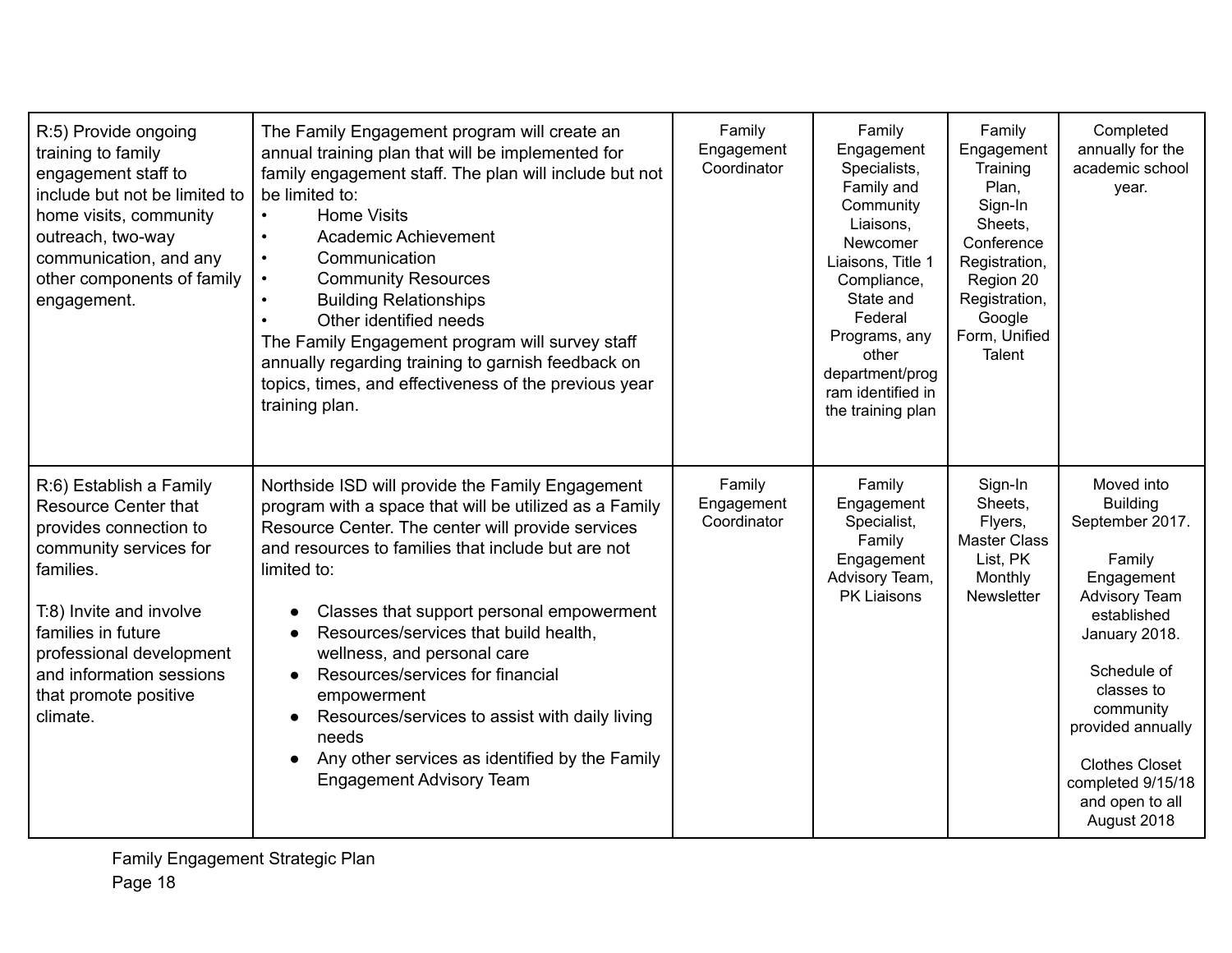|  | The Family Engagement Advisory Team will<br>provide feedback and guidance as to what<br>services and resources will be continuously<br>provided at the center to include co-teaching<br>with families on topics at campuses that<br>support a positive climate. |  |  | PK Liasons serve<br>Early Childhood<br>families and staff<br>annually.<br>Currently creating<br>Foodie Box to<br>help families with<br>food insecurity. To<br>be open<br>September 2022. |
|--|-----------------------------------------------------------------------------------------------------------------------------------------------------------------------------------------------------------------------------------------------------------------|--|--|------------------------------------------------------------------------------------------------------------------------------------------------------------------------------------------|
|--|-----------------------------------------------------------------------------------------------------------------------------------------------------------------------------------------------------------------------------------------------------------------|--|--|------------------------------------------------------------------------------------------------------------------------------------------------------------------------------------------|

| Program Awareness and Implementation: August 2020 - August 2021<br><b>Year Two</b>                                                                                                                                 |                                                                                                                                                                                                                                                                                                                                         |                                      |                                                                                                                               |                                    |                                                                                          |  |  |
|--------------------------------------------------------------------------------------------------------------------------------------------------------------------------------------------------------------------|-----------------------------------------------------------------------------------------------------------------------------------------------------------------------------------------------------------------------------------------------------------------------------------------------------------------------------------------|--------------------------------------|-------------------------------------------------------------------------------------------------------------------------------|------------------------------------|------------------------------------------------------------------------------------------|--|--|
| <b>Family Engagement</b><br>Standard                                                                                                                                                                               | <b>Action Step</b>                                                                                                                                                                                                                                                                                                                      | <b>Primary Person</b><br>Responsible | <b>Supporting District</b><br>Programs/Staff                                                                                  | Supporting<br><b>Documents</b>     | Updates/Time<br>Frame                                                                    |  |  |
| R:9) Create a forum for<br>sharing innovative and<br>effective partnership ideas<br>among principals and<br>schools.                                                                                               | The Family Engagement program will work with<br>Continuous Improvement and Accountability to<br>create a Google Classroom that will support,<br>inform, and provide a platform to share<br>innovative partnership ideas as well as best<br>practices and guidance for family engagement.                                                | Family<br>Engagement<br>Coordinator  | Continuous<br>Improvement and<br>Accountability, State<br>and Federal<br>Programs, Title 1                                    | Google<br>Classroom<br><b>Site</b> | Google classroom<br>creation completed<br>5/30/2018.<br>Information<br>uploaded annually |  |  |
| R:7) Provide opportunities<br>for staff to visit other<br>schools in Northside or<br>other districts to view<br>effective family,<br>community, and school<br>partnerships and share<br>best practices with school | The Family Engagement program will work to<br>create a learning platform that is filled with best<br>practices for staff to access and learn from at<br>any time through the Google Classroom. This<br>classroom will include but not be limited to:<br>Access to research about family<br>$\bullet$<br>engagement and how it increases | Family<br>Engagement<br>Coordinator  | Continuous<br>Improvement and<br>Accountability, State<br>and Federal<br>Programs, Family<br>Engagement<br><b>Specialists</b> | Google<br>Classroom<br><b>Site</b> | Google classroom<br>creation completed<br>5/30/2018.<br>Information<br>uploaded annually |  |  |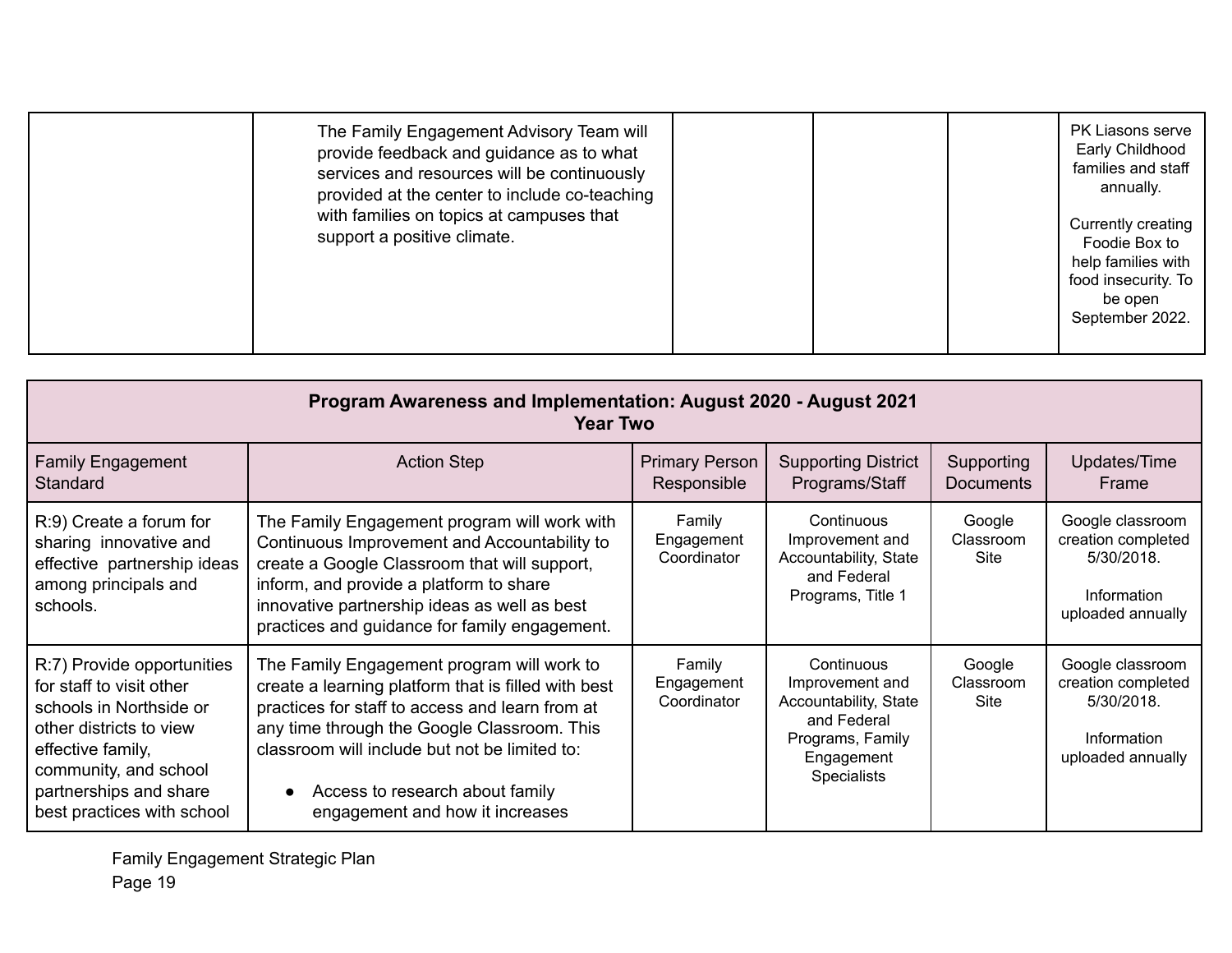| staff and other staff in the<br>district.<br>T:5) Develop a plan that<br>ensures equitable<br>distribution of family<br>engagement practices<br>across all schools within<br>the district.<br>C:1) Provide meaningful<br>staff development on a<br>regular basis that includes<br>ways to improve two way<br>communication.<br>T1) Reinforce through<br>district policy, publications,<br>presentations, and other<br>means of communication<br>the belief that all parents<br>impact their child's<br>learning and want their<br>child to do well in school. | student achievement.<br>Virtual site visits to other schools,<br>$\bullet$<br>districts, or programs that are utilizing<br>innovative practices that are effective.<br>Program updates and resources to build<br>family engagement at their campus<br>regardless of Title status.<br>Updates to policies regarding family<br>$\bullet$<br>engagement that are provided both<br>locally through the State and Federally<br>through ESSA.<br>Virtual trainings on Family Engagement<br>that can be utilized by staff at the<br>campus level.<br><b>Campus Engagement Services and</b><br>Support that can be offered by the<br>Family Engagement department for<br>schools to deepen family engagement.<br>A blog space to share best practices with<br>other staff on the campus and around<br>the district.<br>Strategies/resources to improve two-way<br>communication at the campus level. |                                     |                                                                                                                          |                                                                                                                        |                                                                                                                                          |
|---------------------------------------------------------------------------------------------------------------------------------------------------------------------------------------------------------------------------------------------------------------------------------------------------------------------------------------------------------------------------------------------------------------------------------------------------------------------------------------------------------------------------------------------------------------|----------------------------------------------------------------------------------------------------------------------------------------------------------------------------------------------------------------------------------------------------------------------------------------------------------------------------------------------------------------------------------------------------------------------------------------------------------------------------------------------------------------------------------------------------------------------------------------------------------------------------------------------------------------------------------------------------------------------------------------------------------------------------------------------------------------------------------------------------------------------------------------------|-------------------------------------|--------------------------------------------------------------------------------------------------------------------------|------------------------------------------------------------------------------------------------------------------------|------------------------------------------------------------------------------------------------------------------------------------------|
| R:4) Provide professional<br>development to principals<br>that include role clarity,<br>schedules that match<br>needs, opportunities for<br>collaboration, and effective<br>communication strategies                                                                                                                                                                                                                                                                                                                                                          | The Family Engagement program will create a<br>training for principals and campus staff on how<br>to Engage Every Family.<br>It is the districts desire for principals to<br>understand the role and complexity of family<br>engagement in creating a school environment                                                                                                                                                                                                                                                                                                                                                                                                                                                                                                                                                                                                                     | Family<br>Engagement<br>Coordinator | <b>State and Federal</b><br>Programs, Whole<br><b>Child Development</b><br>Director, T1&3<br>Specialists, PK<br>Liaisons | Engage Every<br><b>Family Power</b><br>Point, Unified<br>Talent or<br>google form<br>sign-in<br>sheets,<br>Schedule of | April, 2021- Started<br>conversations with<br>other departments<br>and explore what<br>pieces overlay each<br>other.<br>May 2021 created |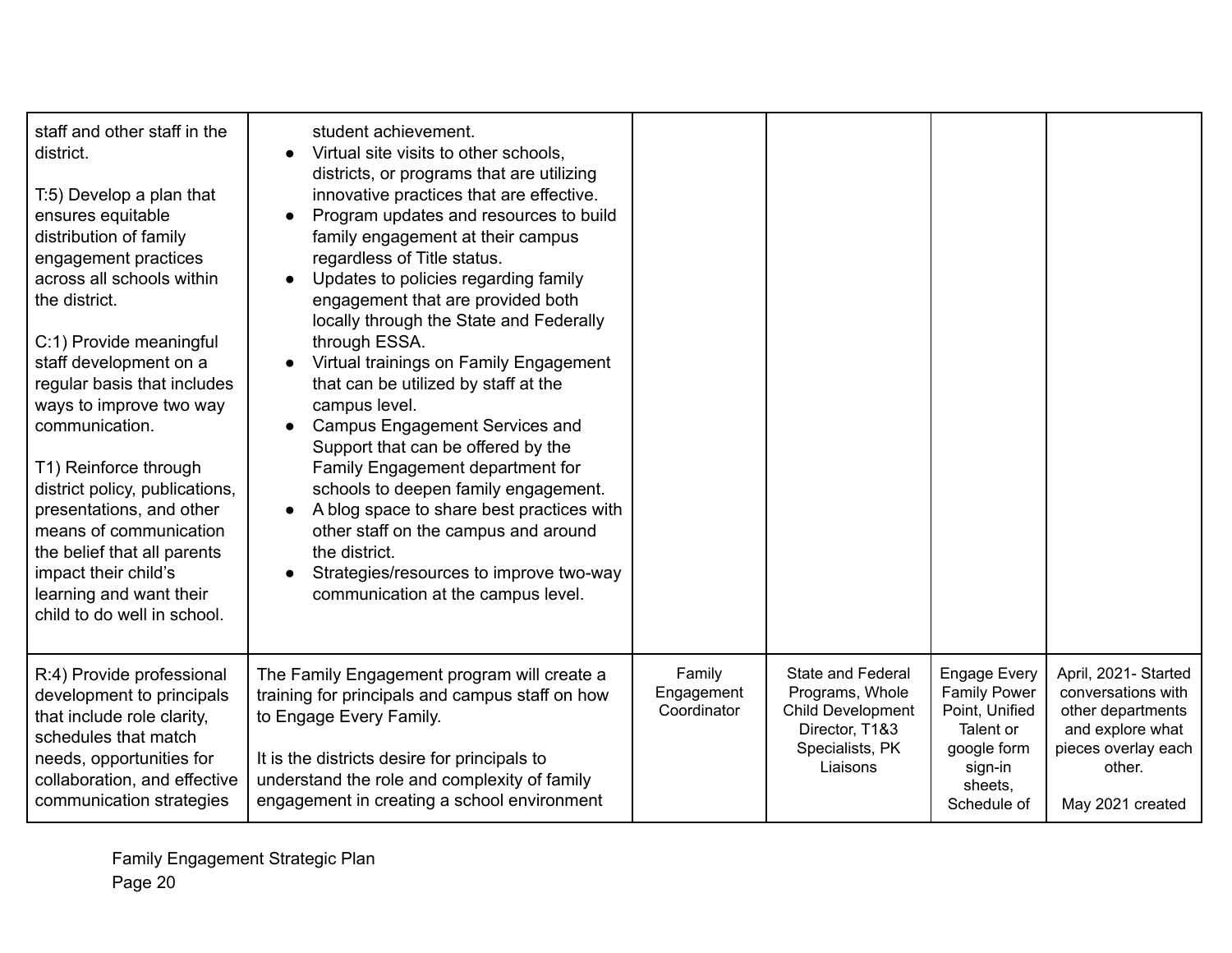| to increase quality family -<br>school partnerships and<br>efficient / effective use of<br>staff.<br>V:3) Reinforce family<br>partnerships by putting<br>them at the forefront of<br>principal meetings,<br>leadership academies, and<br>advisory groups.                                                                                                                                 | where every day, in every classroom, every child<br>has access to high quality instruction. Family<br>engagement encompasses:<br><b>School Culture</b><br>$\bullet$<br><b>School Climate</b><br>Accountability<br>$\bullet$<br>Data Driven Instruction and Reporting<br>$\bullet$<br><b>Sharing Student Results</b><br>$\bullet$<br>Working Together to Create Smart Goal<br>$\bullet$<br><b>Increased Attendance</b><br>Family Engagement is not a separate criterion<br>that stands alone for schools to meet but rather<br>is a supplement that can be embedded into any<br>academic campus goal and a support to overall<br>school success and student achievement. |                                     |                                                                                                                               | campus<br>training dates                                                                                                                                  | Family Engagement<br>training for campus<br>staff on how to<br>engage every<br>family.<br>Rolled out training<br>September<br>2021-November<br>2021.<br>This training will be<br>reviewed and<br>updated annually.                            |
|-------------------------------------------------------------------------------------------------------------------------------------------------------------------------------------------------------------------------------------------------------------------------------------------------------------------------------------------------------------------------------------------|-------------------------------------------------------------------------------------------------------------------------------------------------------------------------------------------------------------------------------------------------------------------------------------------------------------------------------------------------------------------------------------------------------------------------------------------------------------------------------------------------------------------------------------------------------------------------------------------------------------------------------------------------------------------------|-------------------------------------|-------------------------------------------------------------------------------------------------------------------------------|-----------------------------------------------------------------------------------------------------------------------------------------------------------|-----------------------------------------------------------------------------------------------------------------------------------------------------------------------------------------------------------------------------------------------|
| T:2) Provide professional<br>development in culturally<br>responsive environments<br>as well as community<br>awareness to build and<br>maintain effective<br>partnerships.<br>T:3) Become intentional<br>and consistent in efforts to<br>develop trusting and<br>respectful relationships<br>that engage families and<br>community members with<br>an emphasis at the<br>secondary level. | The Family Engagement Program will create<br>training on how to Engage Every Family.<br>This training will provide information to<br>campuses on different services, resources, and<br>partners the Family Engagement program can<br>utilize to support the school improvement plan,<br>academic achievement goals, and family<br>engagement goals.<br>The Campus Engagement Training will provide<br>information towards:<br>How to conduct a campus<br>$\bullet$<br>self-assessment through a family<br>engagement task force.                                                                                                                                        | Family<br>Engagement<br>Coordinator | Family Engagement<br>Specialists, Family<br>and Community<br>Liaisons, PK<br>Liaisons, T3<br>Newcomer and<br>Refugee Liaisons | <b>Engage Every</b><br><b>Family Power</b><br>Point, Unified<br>Talent or<br>google form<br>sign-in<br>sheets,<br>Schedule of<br>campus<br>training dates | May 2021 created<br><b>Family Engagement</b><br>training for campus<br>staff on how to<br>engage every<br>family.<br>Rolled out training<br>September<br>2021-November<br>2021.<br>This training will be<br>reviewed and<br>updated annually. |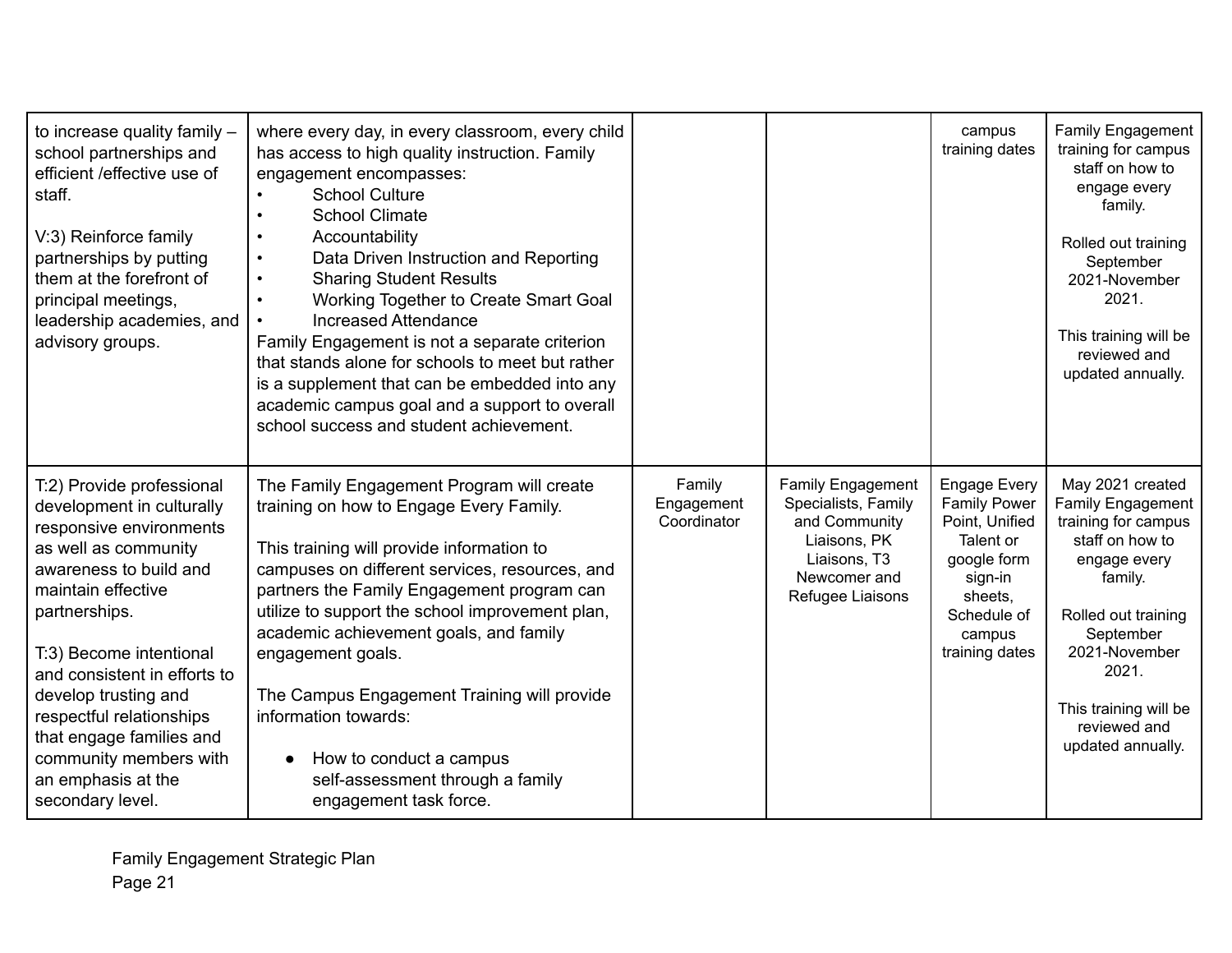| T:4) Build a climate of<br>respect for cultural<br>differences by ensuring<br>educators make every<br>attempt to learn about<br>families and communities<br>in order to relate to their<br>needs.       | Academic Parent Teacher Teams (APTT)<br>$\bullet$<br>and how they support student<br>achievement and PLC practices.<br>Family Engagement training for staff<br>$\bullet$<br>professional development.<br>How to build trusting relationships with<br>families.<br>Positive Home Visits.<br>Relating to students and families at the<br>secondary level.<br>Any additional strategies, resources, or<br>$\bullet$<br>training that might be identified by district<br>staff annually.<br>The Family Engagement program will work in<br>tandem with other programs that share similar<br>content to ensure leveraging resources in a<br>more efficient manner. |                                     |                                                        |                                                         |                          |
|---------------------------------------------------------------------------------------------------------------------------------------------------------------------------------------------------------|--------------------------------------------------------------------------------------------------------------------------------------------------------------------------------------------------------------------------------------------------------------------------------------------------------------------------------------------------------------------------------------------------------------------------------------------------------------------------------------------------------------------------------------------------------------------------------------------------------------------------------------------------------------|-------------------------------------|--------------------------------------------------------|---------------------------------------------------------|--------------------------|
| R:8) Work with the<br>Partnerships department<br>to build strong connections<br>between school and<br>community organizations<br>to expand resources<br>available to all Title<br>schools and families. | The Family Engagement Program will meet<br>quarterly with the Partnerships department to<br>discuss new initiatives, campus needs, program<br>needs and how we can better share resources<br>for all Title campuses.<br>Family Engagement will also participate in<br>Community Mapping with campuses to provide<br>a better idea of community assets in the campus<br>boundaries that can support students and<br>families.                                                                                                                                                                                                                                 | Family<br>Engagement<br>Coordinator | Partnerships<br>Department, T1&3<br><b>Specialists</b> | Sign-In<br>Sheets,<br>Minutes,<br><b>Partner Portal</b> | August 2020 -<br>Ongoing |
| V:8) Engage with the                                                                                                                                                                                    | The Partnerships department will give Family                                                                                                                                                                                                                                                                                                                                                                                                                                                                                                                                                                                                                 | Family                              | <b>Family Engagement</b>                               | Partner                                                 | <b>Access to Partner</b> |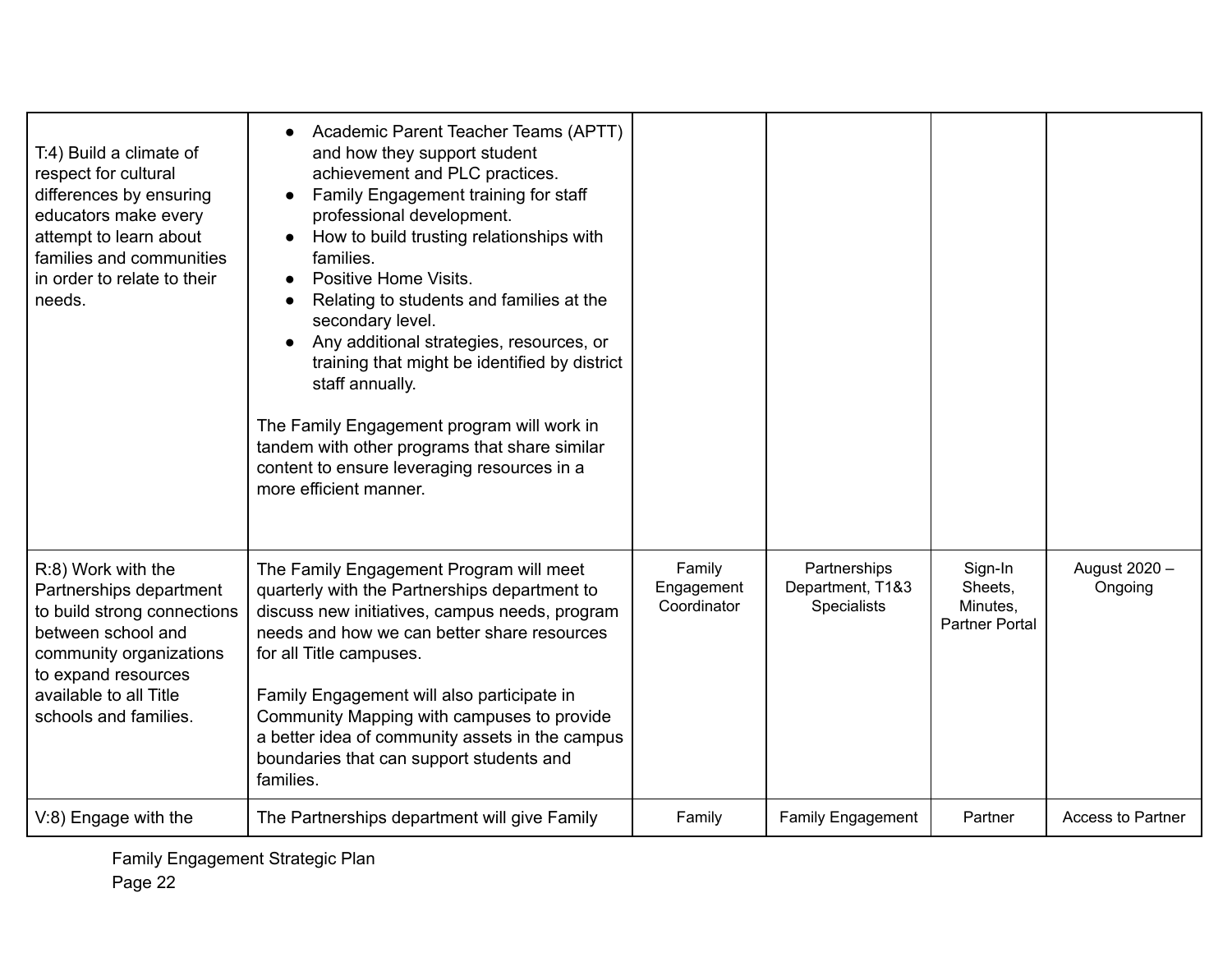| district's Partnerships<br>department in supporting<br>schools in finding greater<br>opportunities to form<br>partnerships with the<br>community.                                                                                                                                                                                                                                                                                        | Engagement Specialists access to the Partner<br>Portal.<br>As Family Engagement Specialists support each<br>Title Campus they will annually update the<br>Partner Portal for that campus based off the<br>campus Family Engagement Survey results.<br>This collaboration between the two programs<br>ensures accurate information is updated in a<br>timely manner for campuses in an effort to<br>increase individual campus partnership<br>opportunities within the community.                                                                                                                                                                                                                                                                 | Engagement<br><b>Specialists</b>    | Coordinator,<br>Partnerships<br>Department, PFE<br>Committee Chairs,<br>Campus<br>Administration | Portal,<br>Campus<br>Family<br>Engagement<br>Survey<br>Results,<br>Specialist<br>Campus<br>Support form         | Portal was granted<br>May 2020.<br>Begin trial support<br>8/2020-12/2020.<br>Finalize the<br>procedure for future<br>implementation by<br>5/30/2021.<br><b>Created dual</b><br>access to partner<br>portal and updates<br>are continued<br>annually. |
|------------------------------------------------------------------------------------------------------------------------------------------------------------------------------------------------------------------------------------------------------------------------------------------------------------------------------------------------------------------------------------------------------------------------------------------|--------------------------------------------------------------------------------------------------------------------------------------------------------------------------------------------------------------------------------------------------------------------------------------------------------------------------------------------------------------------------------------------------------------------------------------------------------------------------------------------------------------------------------------------------------------------------------------------------------------------------------------------------------------------------------------------------------------------------------------------------|-------------------------------------|--------------------------------------------------------------------------------------------------|-----------------------------------------------------------------------------------------------------------------|------------------------------------------------------------------------------------------------------------------------------------------------------------------------------------------------------------------------------------------------------|
| C:4) Work with<br>Communications to<br>improve how family<br>engagement is packaged<br>and marketed making sure<br>to address parents as<br>equal and valuable<br>partners in the educational<br>process<br>T:9) Work with<br>Communications to<br>positively package family<br>engagement initiatives.<br>V:9) Work with<br>Communications to market<br>the districts vision for<br>family-school partnerships<br>for all stakeholders. | Family Engagement will meet with<br>Communications quarterly to discuss how the<br>program is accessible, packaged, and<br>marketed. Family Engagement will explore the<br>following topics with communications:<br>Website presence<br>$\bullet$<br>Positive packaging of initiatives that<br>$\bullet$<br>share the district's vision for<br>family-school partnerships<br>Ease of access for families of all<br>languages<br>How the district plans to streamline<br>$\bullet$<br>communication with families<br><b>Results of Family Engagement Surveys</b><br>and needs families have or are<br>requesting in district<br>access/communication<br>Communication platforms to support<br>$\bullet$<br>technology and ever expanding requests | Family<br>Engagement<br>Coordinator | Communications<br>Department, State<br>and Federal<br>Programs                                   | Woods<br>Weekly,<br><b>Threads</b><br>Clothesline,<br>YouTube of<br>special<br>segments,<br>Inside<br>Northside | August 2020-<br>Ongoing                                                                                                                                                                                                                              |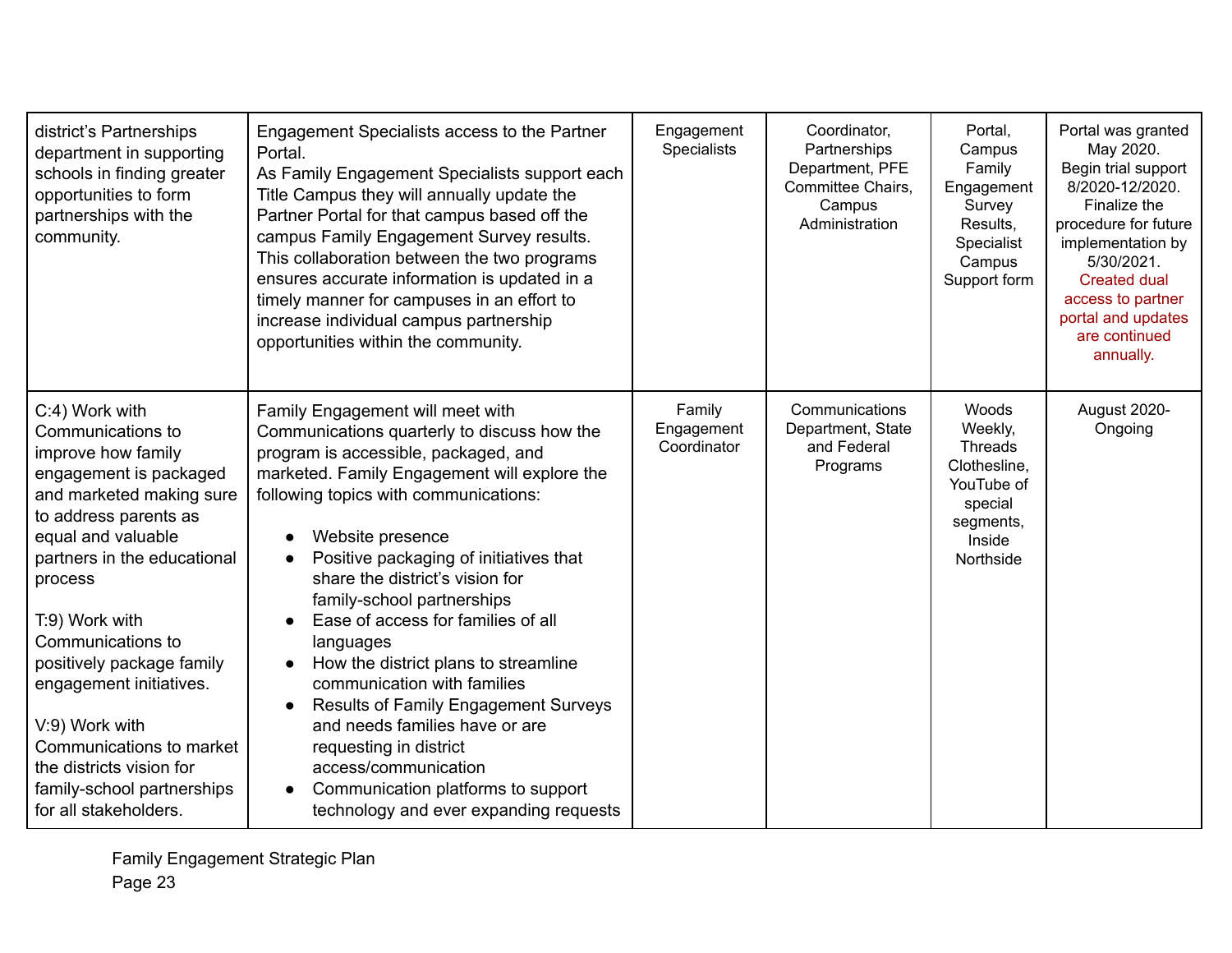| C:4) Work with<br>Communications to<br>provide campus/district<br>wide network to assist in<br>disseminating information<br>to families.                                                                                                                                                                                          | from families to utilize text, email, or<br>digital platforms<br>Using a strengths based perspective and<br>$\bullet$<br>inclusive language for Family<br><b>Engagement initiatives</b>                                                                                                                                                                                                                                                                                                                                                                                                                                                                                                                                                                                                                                                                       |                                            |                                                                                                                      |                                                                                                                                       |                                                                                                                                                                                                                                                                                                                                      |
|-----------------------------------------------------------------------------------------------------------------------------------------------------------------------------------------------------------------------------------------------------------------------------------------------------------------------------------|---------------------------------------------------------------------------------------------------------------------------------------------------------------------------------------------------------------------------------------------------------------------------------------------------------------------------------------------------------------------------------------------------------------------------------------------------------------------------------------------------------------------------------------------------------------------------------------------------------------------------------------------------------------------------------------------------------------------------------------------------------------------------------------------------------------------------------------------------------------|--------------------------------------------|----------------------------------------------------------------------------------------------------------------------|---------------------------------------------------------------------------------------------------------------------------------------|--------------------------------------------------------------------------------------------------------------------------------------------------------------------------------------------------------------------------------------------------------------------------------------------------------------------------------------|
| E:7) Family Engagement<br>staff will meet with their<br>assigned campuses as<br>early as possible in the<br>school year to develop a<br>simple plan of action and<br>support that is<br>individualized to each<br>school. Staff will then<br>assist in scheduling and<br>implementing the activities<br>that support each school. | Family Engagement staff will increase their<br>presence on campuses and work to create<br>independence in the Family Engagement<br>Program classes that are offered. While on<br>campus the Family Engagement staff may<br>support but not be limited to:<br>School Improvement Plan goals<br>Attendance initiatives<br>Home visits<br>$\bullet$<br>Suggesting strategies from the Campus<br>$\bullet$<br><b>Engagement Support Guide</b><br>Complete the Campus Support Google<br>Form<br>Reporting results from the Family<br>$\bullet$<br><b>Engagement Survey</b><br>Sharing data from results with campus<br>$\bullet$<br>staff<br>Creating strategies and support to meet<br>$\bullet$<br>the needs on the survey<br>Supporting Partnerships for that campus<br>by updating the Partner Portal<br>Build relationships with campus staff and<br>families | Family<br>Engagement<br><b>Specialists</b> | <b>Family Engagement</b><br>Coordinator,<br>Campus<br>Administrators,<br><b>PFE Committee</b><br>Chairs, PK Liaisons | Calendars,<br>Campus<br>Support<br>Google Form,<br>T1&3 Monthly<br>Report, PK<br>Liaison<br>Monthly<br>Reports,<br>Home visit<br>logs | <b>Create Campus</b><br>Support Form by<br>June 2020.<br><b>Created 12/2020</b><br>Support campuses<br>with Liaisons<br><b>Ongoing Annually</b><br>Make adjustments<br>to program and<br>form based on<br>feedback from use<br>$May - June.$<br>Ready for<br>implementation<br>across all schools<br>for new academic<br>school year |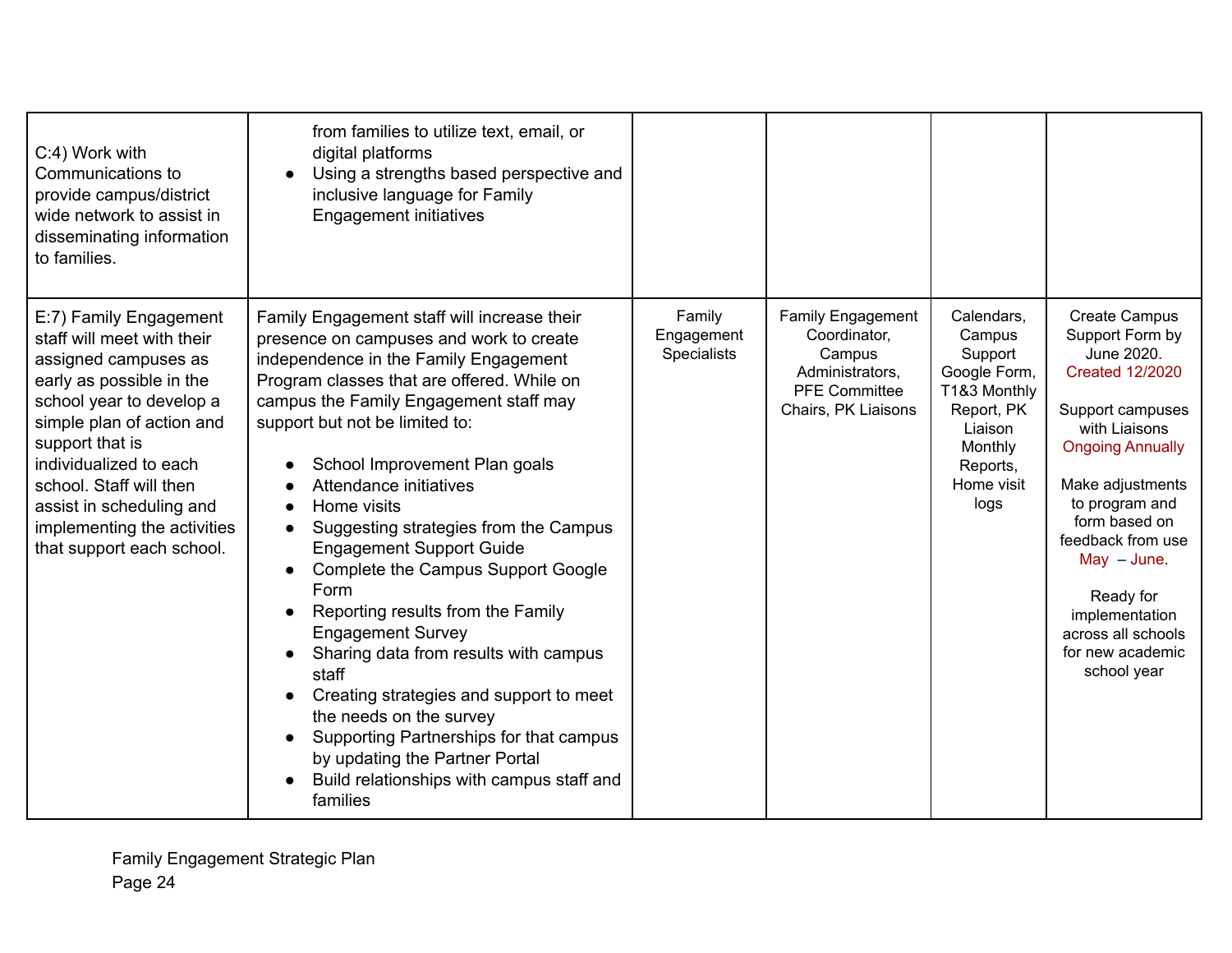| E:3) District Family<br>Engagement staff will<br>support campuses in<br>conducting a<br>self-assessment of what's<br>working and what is not<br>working by engaging a<br>task force. | Family Engagement Specialists will support<br>campuses that seek to better understand their<br>community and families by engaging a task<br>force. This will be offered in the Campus<br>Engagement Support Guide as one of the<br>services the Family Engagement Program can<br>assist campuses with.                                | Family<br>Engagement<br><b>Specialists</b> | <b>Family Engagement</b><br>Coordinator, PFE<br>Committee Chair,<br>Campus<br>Administration, PK<br>Liaisons, PK<br>teachers | Campus<br>Support<br>Google Form,<br>Sign-In<br>Sheets, PK<br>Monthly<br><b>Newsletters</b> | Completed<br>Annually |
|--------------------------------------------------------------------------------------------------------------------------------------------------------------------------------------|---------------------------------------------------------------------------------------------------------------------------------------------------------------------------------------------------------------------------------------------------------------------------------------------------------------------------------------|--------------------------------------------|------------------------------------------------------------------------------------------------------------------------------|---------------------------------------------------------------------------------------------|-----------------------|
| E:4) Family Engagement<br>staff will assist campuses<br>in translating results from<br>the task force into future                                                                    | The task force will be inclusive of students,<br>families, community partners, and district staff.                                                                                                                                                                                                                                    |                                            |                                                                                                                              |                                                                                             |                       |
| action steps reflected in<br>the school improvement<br>plan.                                                                                                                         | Once the task force is completed the Family<br>Engagement Specialist will assist the campus in<br>translating the results into action steps that are<br>included in the schools improvement plan.                                                                                                                                     |                                            |                                                                                                                              |                                                                                             |                       |
| O:8) Campuses will<br>involve students in<br>encouraging family<br>engagement through<br>active participation in                                                                     | These action steps will have measurable goals,<br>success benchmarks, and a timeline. Family<br>Engagement Specialists will also link family and<br>community engagement efforts to student<br>learning with measurable results as part of<br>integrating information from the task force into                                        |                                            |                                                                                                                              |                                                                                             |                       |
| school programs, events,<br>and parent<br>communication.                                                                                                                             | the school improvement plan.                                                                                                                                                                                                                                                                                                          |                                            |                                                                                                                              |                                                                                             |                       |
| E:2) Campuses will link<br>family and community<br>engagement efforts to<br>student learning with<br>measurable results.                                                             | PK Liaisons will provide monthly newsletters<br>that will go out to every parent enrolled in PK<br>with information on kinder-readiness, how to<br>collaborate with their child's teacher, activities<br>that can be done at home to build on learning in<br>the classroom, and where families can turn for<br>support and resources. |                                            |                                                                                                                              |                                                                                             |                       |
| T:6) Campuses will use                                                                                                                                                               |                                                                                                                                                                                                                                                                                                                                       |                                            |                                                                                                                              |                                                                                             |                       |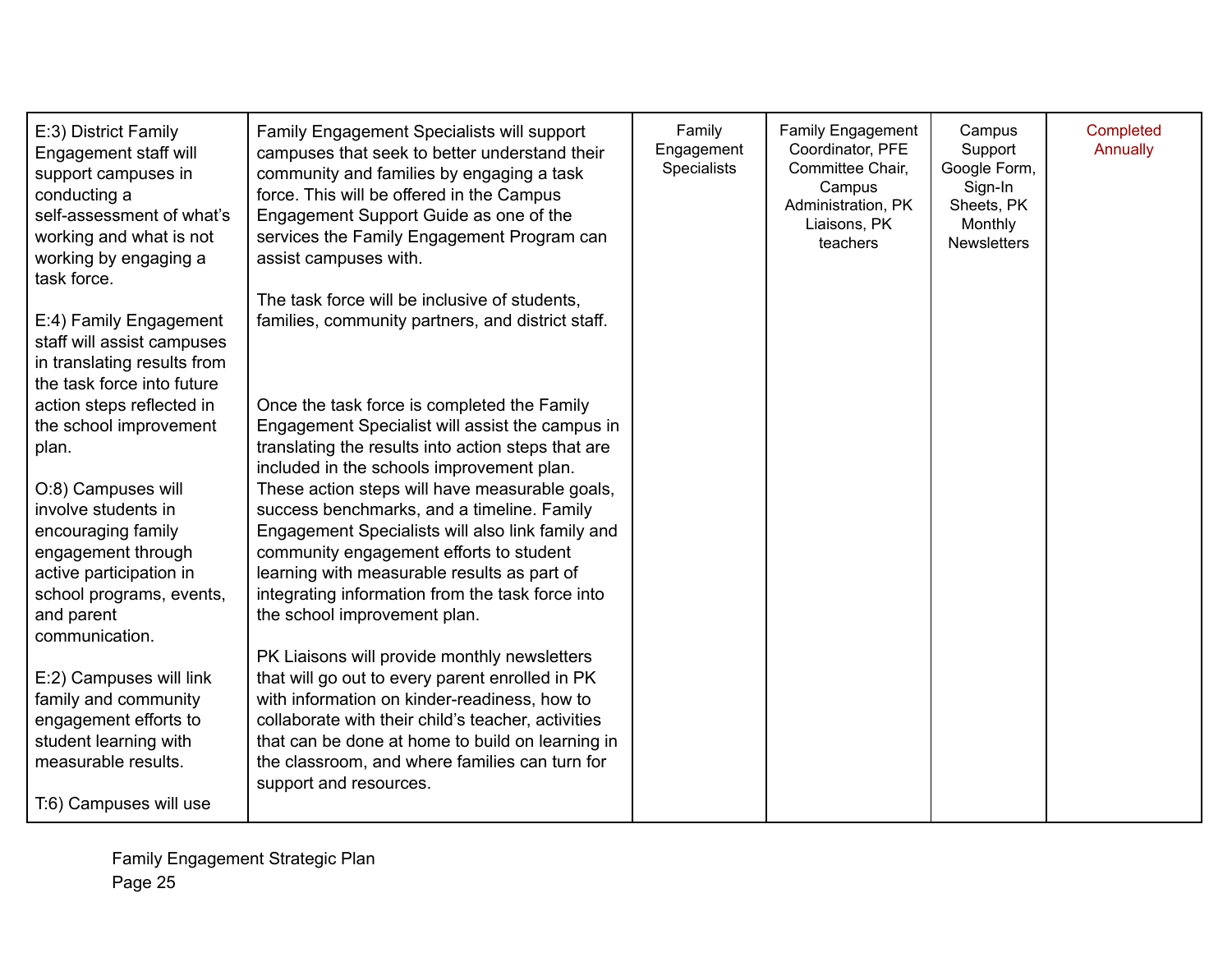| suggestions offered by<br>families in focus groups as<br>a means to increase their<br>awareness and<br>participation at the campus<br>level as well as meet their<br>needs.                                                                 |                                                                                                                                                                                                                                                                                                                                                                                                                                                                                                                                                                                                                             |                                            |                                                                                                              |                                                                   |                                                                                                                                                                                                          |
|---------------------------------------------------------------------------------------------------------------------------------------------------------------------------------------------------------------------------------------------|-----------------------------------------------------------------------------------------------------------------------------------------------------------------------------------------------------------------------------------------------------------------------------------------------------------------------------------------------------------------------------------------------------------------------------------------------------------------------------------------------------------------------------------------------------------------------------------------------------------------------------|--------------------------------------------|--------------------------------------------------------------------------------------------------------------|-------------------------------------------------------------------|----------------------------------------------------------------------------------------------------------------------------------------------------------------------------------------------------------|
| O:6) Campuses will use<br>family feedback to create<br>opportunities and times<br>that work for their<br>schedules as well as<br>provide options for parents<br>that might not be able to<br>attend in person at<br>campus/district events. | Family Engagement Specialists will support<br>campuses in getting feedback through the<br>Family Engagement Survey form.<br>Family Engagement Specialists will support<br>campuses in reporting the data out to the staff<br>as well as families so the campus can create<br>engagement opportunities at times that best<br>support the community that campus serves.<br>Family Engagement Specialists will assist<br>campuses with strategies for families that may<br>not be able to attend on a given night to include<br>digital options, home visits, or meeting at a later<br>date with a small group for one on one. | Family<br>Engagement<br><b>Specialists</b> | <b>Family Engagement</b><br>Coordinator, PFE<br>Committee Chair.<br>Campus<br>Administration, PK<br>Liaisons | Campus<br>Support<br>Google Form,<br>Sign-In<br>Sheets,<br>Survey | August 2020 -<br>Ongoing<br><b>Family Feedback</b><br>forms are<br>completed and<br>turned in annually.<br>Update: 1/2022<br>district is piloting<br><b>Family Engagement</b><br>Survey from<br>Panorama |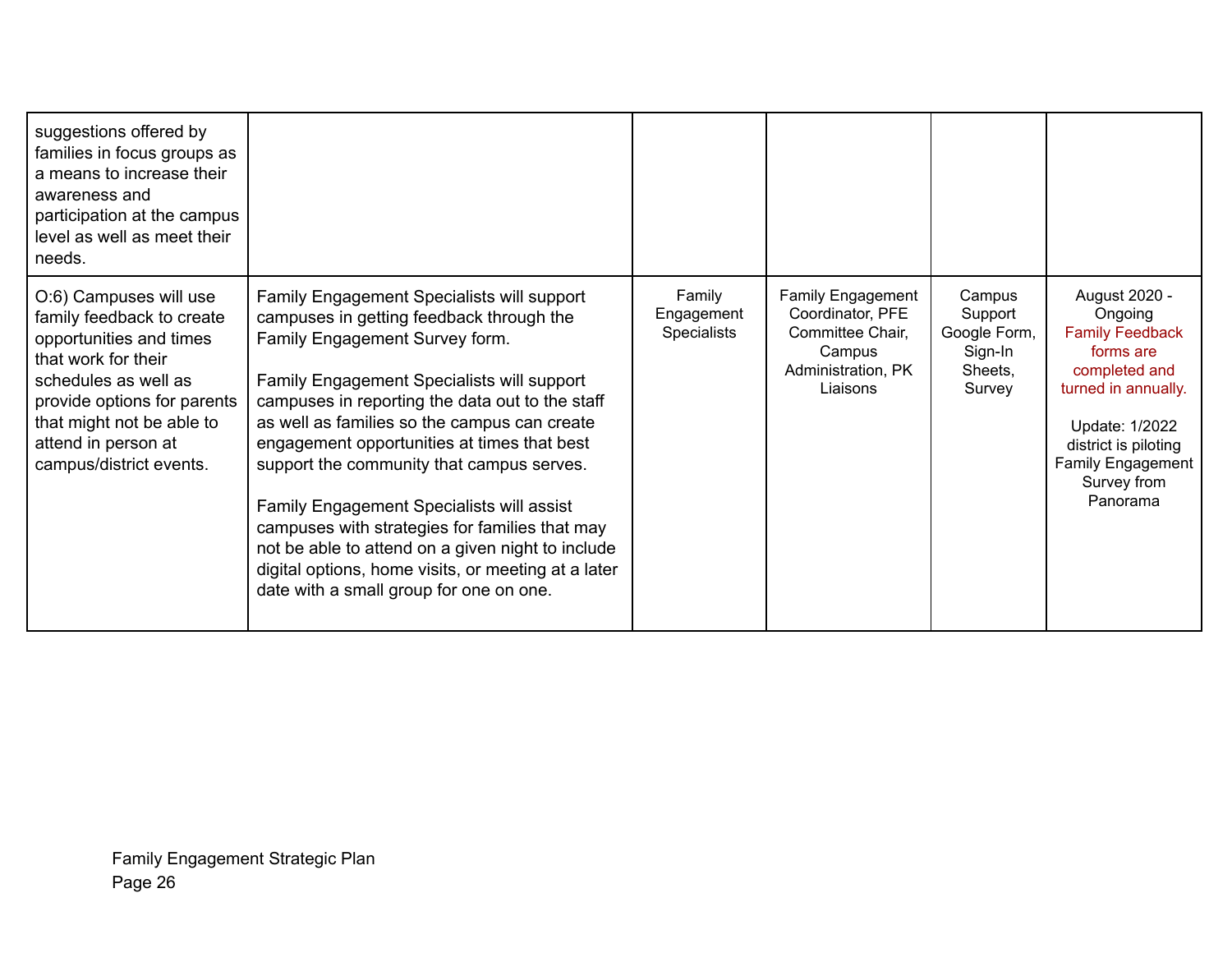| Program Evaluation: August 2021 - May 2022<br><b>Year Three</b>                                                                                                                                                                                                                                                                                                             |                                                                                                                                                                                                                                                                                                                                                                                                                                                                                                                                                        |                                      |                                                                                                                                                                                         |                                                           |                                                                                                                                                                                                                                                                        |  |
|-----------------------------------------------------------------------------------------------------------------------------------------------------------------------------------------------------------------------------------------------------------------------------------------------------------------------------------------------------------------------------|--------------------------------------------------------------------------------------------------------------------------------------------------------------------------------------------------------------------------------------------------------------------------------------------------------------------------------------------------------------------------------------------------------------------------------------------------------------------------------------------------------------------------------------------------------|--------------------------------------|-----------------------------------------------------------------------------------------------------------------------------------------------------------------------------------------|-----------------------------------------------------------|------------------------------------------------------------------------------------------------------------------------------------------------------------------------------------------------------------------------------------------------------------------------|--|
| <b>Family Engagement</b><br><b>Standards</b>                                                                                                                                                                                                                                                                                                                                | <b>Action Step</b>                                                                                                                                                                                                                                                                                                                                                                                                                                                                                                                                     | <b>Primary Person</b><br>Responsible | Supporting<br><b>District</b><br>Programs/Staff                                                                                                                                         | Supporting<br><b>Documents</b>                            | <b>Updates/Time</b><br>Frame                                                                                                                                                                                                                                           |  |
| E:1) The district will create<br>an evaluation and<br>accountability system and<br>include it as a key<br>component in the district's<br>family and community<br>engagement efforts.<br>E:8) Family Engagement<br>will monitor progress<br>through an annual family<br>engagement evaluation and<br>report findings to the school<br>board as part of the annual<br>report. | The Family Engagement program will work<br>with Continuous Improvement and<br>Accountability as well as with Testing and<br>Evaluation to determine a valid and reliable<br>method for conducting an annual program<br>evaluation that includes perception data and<br>measure all types of family engagement - not<br>just counting names on sign in sheets.<br>The evaluation will include feedback from<br>families, staff, and students. The findings<br>from the evaluation will be reported to the<br>school board as part of the annual report. | Family<br>Engagement<br>Coordinator  | <b>State and Federal</b><br>Programs,<br>Continuous<br>Improvement and<br>Accountability,<br>Testing and<br>Evaluation, School<br><b>Board</b>                                          | Sign-In Sheets,<br>Agenda                                 | January 2022 -<br>District has meet all<br>year 9/2021-5/2022<br>to look at creating<br>this evaluation<br>system. The district<br>is currently piloting<br>Panorama and will<br>continue evaluating<br>the effectiveness of<br>this tool before<br>making a decision. |  |
| R:3) Continuously refine/or<br>redefine the district's<br>current organizational<br>structure to ensure it is<br>aligned with the district's<br>vision, beliefs, and mission<br>in regards to family<br>partnerships and providing<br>maximum opportunities for<br>collaboration and the                                                                                    | The Family Engagement program will partake<br>in annual evaluations of the Title 1 Family<br>Engagement Program. This evaluation will<br>make recommendations based on outcomes<br>of the evaluations to include organizational<br>structure, efficient use of resources, and<br>program collaboration. Results will be shared<br>with State and Federal programs, Title 1<br>Compliance, Office of Continuous<br>Improvement and Accountability, Families,                                                                                            | Family<br>Engagement<br>Coordinator  | Family<br>Engagement<br>Advisory Team,<br><b>State and Federal</b><br>Programs,<br>Continuous<br>Improvement and<br>Accountability,<br>Curriculum<br>Instruction, Title 1<br>Compliance | Title 1<br>Evaluation<br>binder, Sign-In<br><b>Sheets</b> | August 2020 -<br>Ongoing                                                                                                                                                                                                                                               |  |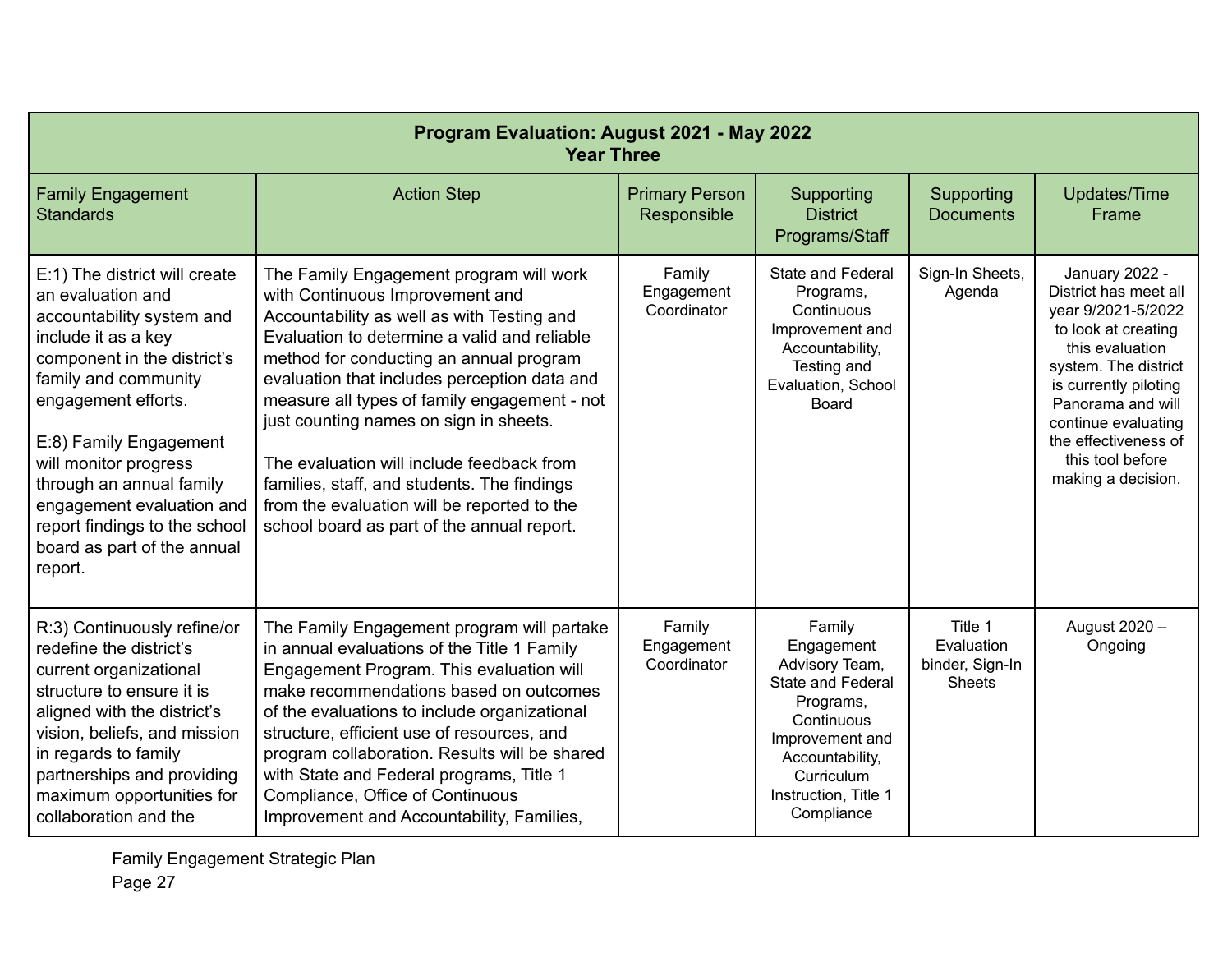| efficient use of resources.                                                                                                                                                                                                                                                                                                                                                                                                                                                                               | and Curriculum Instructions.                                                                                                                                                                                                                                                                                                                                                                                                                                                                                                                                                                                                   |                                     |                                                                                                             |                                                  |         |
|-----------------------------------------------------------------------------------------------------------------------------------------------------------------------------------------------------------------------------------------------------------------------------------------------------------------------------------------------------------------------------------------------------------------------------------------------------------------------------------------------------------|--------------------------------------------------------------------------------------------------------------------------------------------------------------------------------------------------------------------------------------------------------------------------------------------------------------------------------------------------------------------------------------------------------------------------------------------------------------------------------------------------------------------------------------------------------------------------------------------------------------------------------|-------------------------------------|-------------------------------------------------------------------------------------------------------------|--------------------------------------------------|---------|
| E:6) Family Engagement<br>staff will create<br>opportunities for<br>collaboration between<br>programs by sharing data<br>to build collective<br>knowledge about what's<br>working and what is not.                                                                                                                                                                                                                                                                                                        |                                                                                                                                                                                                                                                                                                                                                                                                                                                                                                                                                                                                                                |                                     |                                                                                                             |                                                  |         |
| E:5) Family Engagement<br>will ensure emerging data<br>guides program<br>development.<br>R:1) The Testing and<br>Evaluation will utilize data,<br>needs assessments, and<br>principal buy-in as<br>indicators to consider<br>possible expansion of<br>family engagement<br>personnel in phases, using<br>feeder patterns, and careful<br>monitoring of results to<br>maximize staff.<br>O:9) The district will<br>consider expanding liaison<br>staff to more Title schools<br>to encourage robust family | All decisions for the Family Engagement<br>program will be made based on data driven<br>results and efficient/effective practices. The<br>district will continue to monitor the<br>effectiveness of the Campus Family Liaison<br>before making a decision to allocate funds<br>towards this position at each Title campus.<br>The Title 1 Family Engagement Program<br>Evaluation will include but not be limited to:<br>Family Engagement attendance data<br>Family satisfaction surveys<br>Principal support and perceptions<br>District/campus needs<br>Any other data points that will help to<br>inform a sound decision. | Family<br>Engagement<br>Coordinator | Testing and<br>Evaluation, State<br>and Federal<br>Programs,<br>Continuous<br>Improvement and<br>Evaluation | Data, Title 1<br>Program<br>Evaluation<br>binder | Ongoing |